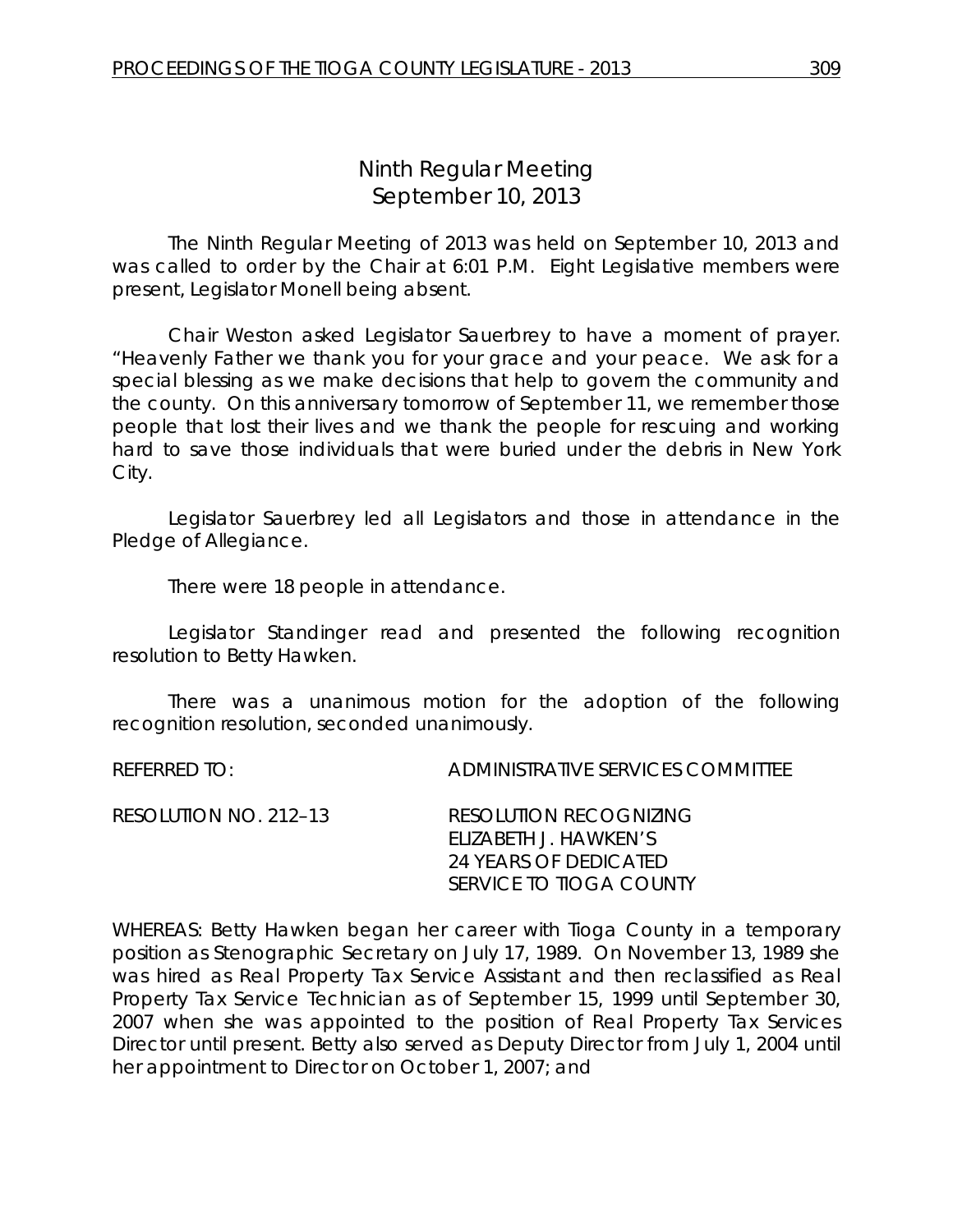WHEREAS: Betty has been extremely dedicated and tenacious in the performance of her duties and responsibilities during the past 24 years. She has earned the respect of her colleagues in other county departments, and those citizens she professionally interacts with throughout Tioga County; and

WHEREAS: Betty has served on many vital boards and committees representing Tioga County such as; Ag and Farmland Protection Board, GIS Advisory Board, Gravel Mining Review Board and Records Advisory Board; and

WHEREAS: Betty's work has also been very appreciated by her New York State colleagues stating "Betty has been a valued partner in helping to achieve and administer property tax equity for the people of Tioga County. Her contribution to this work has been significant and will be missed. All of us who have worked with Betty have enjoyed our time with her and appreciated her efforts"; and

WHEREAS: Betty will be retiring on September 30, 2013; therefore be it

RESOLVED: That the Tioga County Legislature, on its own behalf, as well as on behalf of the citizens of Tioga County, express sincere gratitude to Elizabeth J. Hawken for her 24 years of dedicated and loyal service to the residents of Tioga County; and be it further

RESOLVED: That this resolution be spread upon the minutes of this meeting and a certified copy be presented to this outstanding employee, Elizabeth J. Hawken.

# ROLL CALL VOTE

Unanimously Yes – Legislators Sauerbrey, Standinger, Sullivan, Case, Hollenbeck, Huttleston, Weston, and Roberts.

No – None.

Absent – Legislator Monell.

### RESOLUTION ADOPTED UNANIMOUSLY.

Legislator Standinger spoke. "I would like to say that Betty does an outstanding job. She makes my job easy as Committee Chair. She is very meticulous in what she does and that is to be recognized. A lot of times employees do not get recognized for what they do. I just want to tell her that it has been a pleasure to have her."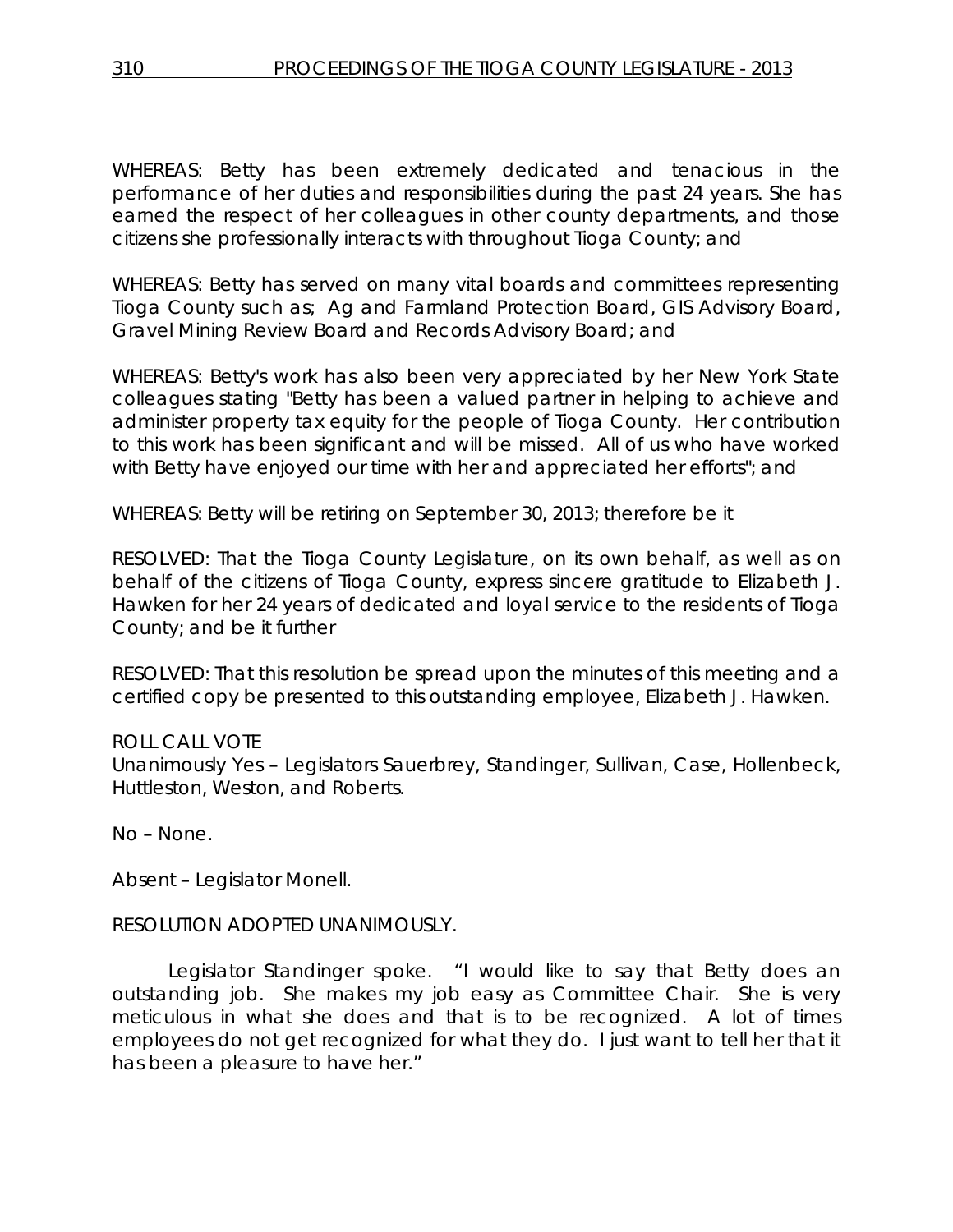Elizabeth Hawken spoke. "When you get old you get nervous, your brain freezes, and you do not remember what you were going to say or what you wanted to say so I had to put it down on paper. It has been a pleasure working for Tioga County for the last 24 years. It has afforded me many opportunities to move on and up with many challenges. I believe that is the reason why I really enjoyed my job here at Tioga County so much was because of those challenges.

"As the resolution stated, I was hired in the County Real Property Tax Office in 1989. That Department was fairly new. The State had just previously several years before mandated that every County in New York State must have a Real Property Tax Office and for me my beginning every step was a learning curve. I was given a computer and put to work keying in data changes for assessors from their handwritten notes, which would ultimately be printed as an assessment roll. I learned about tax maps, how to print those maps on a smelly Diazo machine. I learned about New York State Real Property Tax Law, deeds, corrections, and mapping changes. Not much later New York State Real Property Tax software was installed on the server and I was put to work learning dos. That was fun. Trial and error, the trick was to get your entries completed in all the right buckets and use the right computer language for your dos commands, and when you finally did not get a popup error message you knew you were good to go. Doug can tell you that.

"I was just getting pretty good at dos when a windows version of RPS was installed and the learning began all over again. No longer merging assessors files from disks, but working on the administrative computer while the assessors keyed into their computers in their offices, which their computers were connected to the County server. We were challenged with compatibility issues, assessors that did not want change, tax bills, assessing villages, irate public opinions. Some things just never change. Actually my 24 years with Tioga County Real Property Office was a snap compared to my memories from my nine years working at Waverly High School. All those challenges I did enjoy afforded me opportunities to move up from Real Property Tax Assistant, Technician, Deputy Director, and Director serving under two Directors, which I will always have fond memories of.

"Saying goodbye is more difficult than I had anticipated. It is a sobering, life changing moment that I look forward to with mixed feelings and anticipation. Over 30 years in public service has made me a better person and I am happy to have spent my working life in public service. I would not have wanted to be employed anywhere else. Now it is time for a new chapter. I find that I need to retire now that the kids are gone and I am older. I am so busy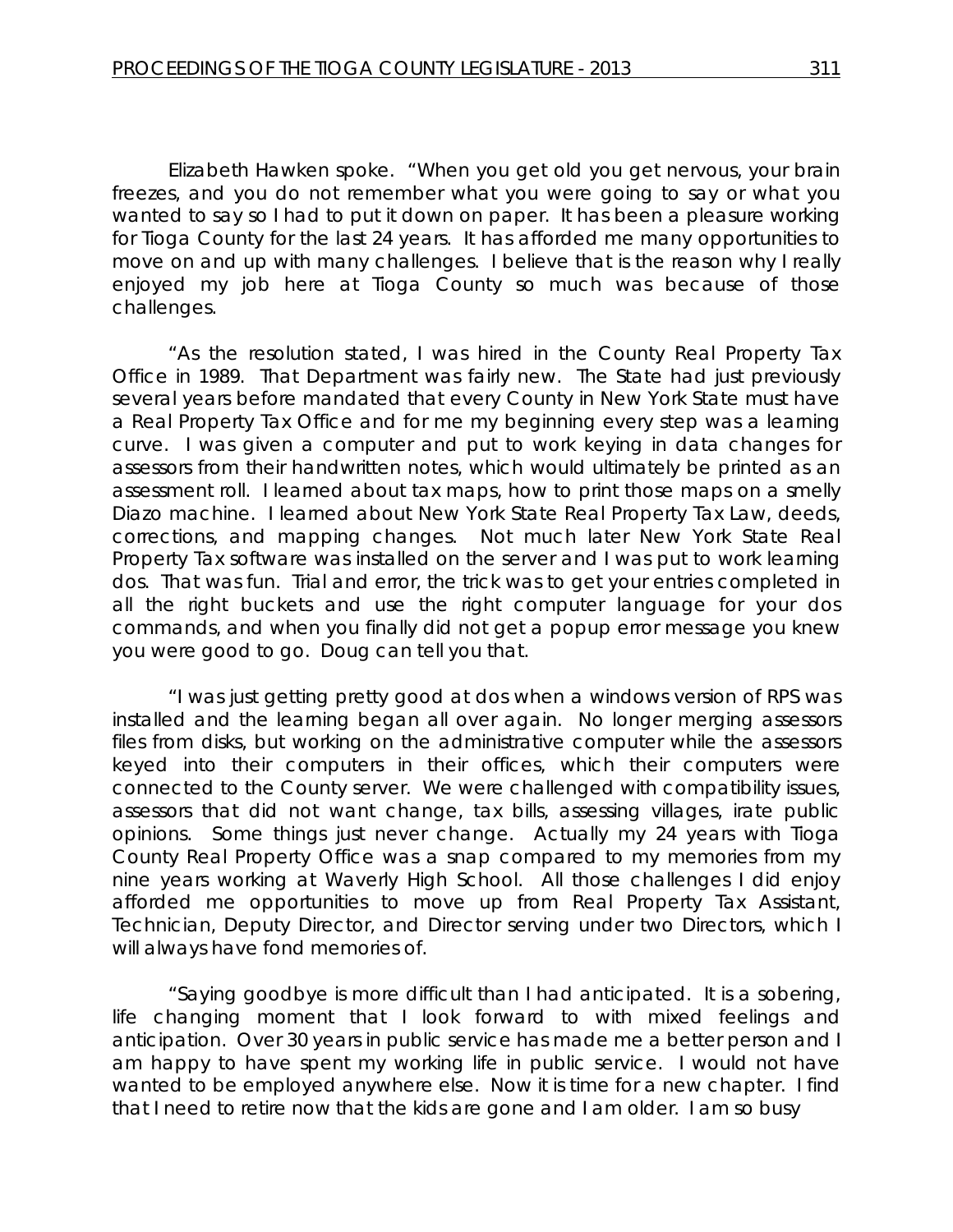that I do not have time for a job. I was told retirement is when you stop living at work and began working at living with which I fully intend to do. The only problem I am being told is with retirement you never get a day off. In the words of James H. Douglas "A good job is more than just a paycheck. A good job fosters independence and discipline, contributes to the health of the community. A good job is the means to provide for the health and welfare of your family, to own a home and save a retirement." Mine was a good job and I thank you all."

Legislator Huttleston spoke. "I have been involved with the Real Property Department for a long time, back with McCrossen, Gloria Milks, Doug Barton, Betty, and I will say one thing as a user of that Department they have been very helpful and very good, and I have always appreciated dealing with them and never had a problem. I want to thank you and Doug for the good service you provided."

Legislator Huttleston read and presented the following recognition resolution to Christie Walker.

There was a unanimous motion for the adoption of the following recognition resolution, seconded unanimously.

| referred to:          | HEALTH & HUMAN SERVICES COMMITTEE                                                                |
|-----------------------|--------------------------------------------------------------------------------------------------|
| RESOLUTION NO. 213-13 | RECOGNIZE CHRISTIE A. WALKER'S<br>34 YEARS OF DEDICATED SERVICE<br>DEPARTMENT OF SOCIAL SERVICES |

WHEREAS: Christie A. Walker began her career with the Tioga County Department of Social Services as a C.E.T.A. employee on August 13, 1979, was hired as a Caseworker on March 31, 1980, was promoted to Case Supervisor on June 9, 1986 and has remained in that title; and

WHEREAS: Christie Walker has been a dedicated and loyal employee in the performance of her duties within the Services Division of the Tioga County Department of Social Services, having worked in and supervised – Foster Care, Child Protective/Preventive, Family and Adult Services, and Adolescent & Adult Protective Services during her thirty-four years of service; and

WHEREAS: Christie Walker will retire on September 28, 2013; now therefore be it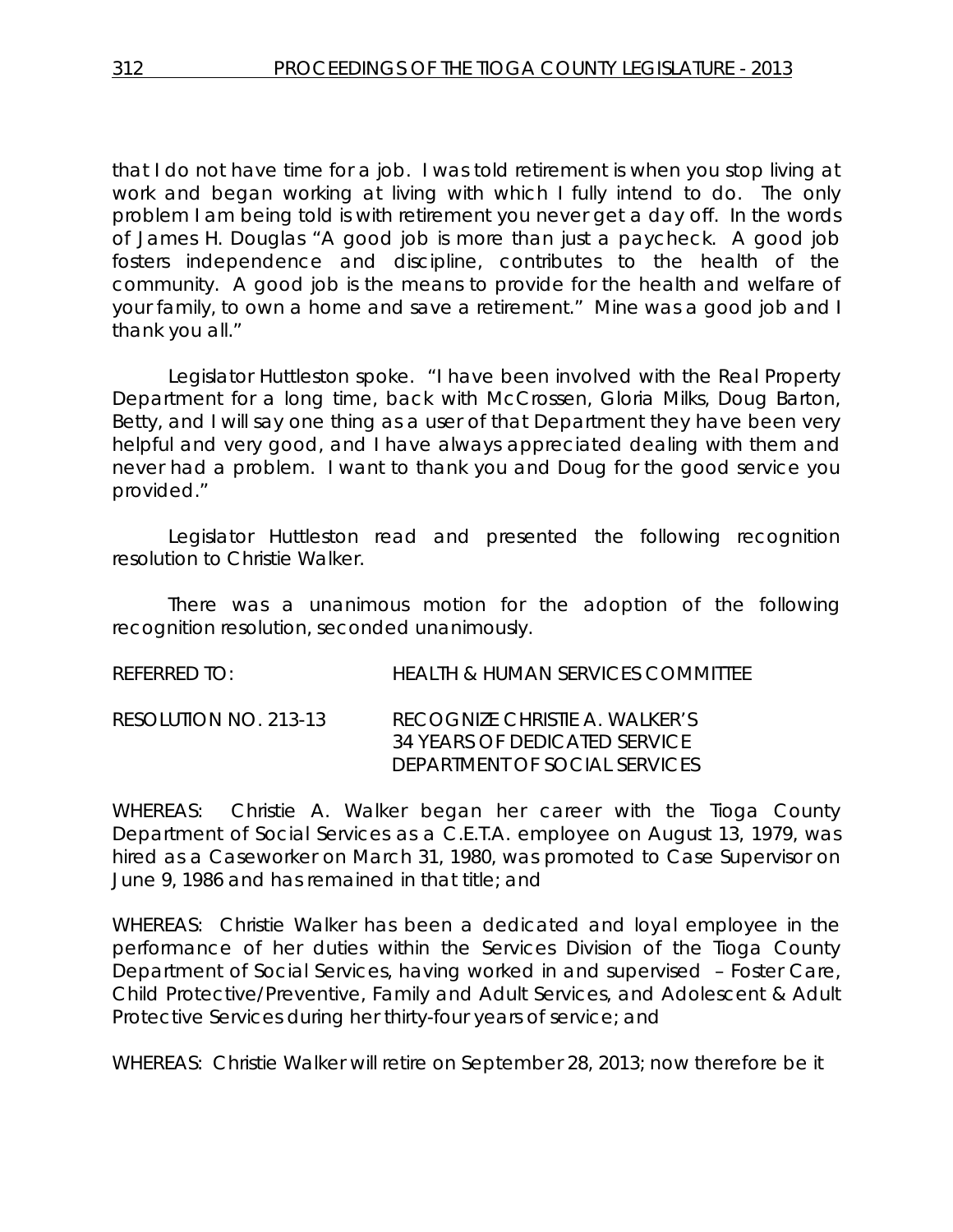RESOLVED:That the Tioga County Legislature, on its own behalf, as well as on behalf of the citizens of Tioga County, express sincere gratitude to Christie A. Walker for her thirty-four years of dedicated and loyal service to the Tioga County Department of Social Services and its most vulnerable citizens; and be it further

RESOLVED: That this resolution be spread upon the minutes of this meeting and a certified copy be presented to this loyal, dedicated and outstanding employee, Christie A. Walker.

#### ROLL CALL VOTE

Unanimously Yes – Legislators Sauerbrey, Standinger, Sullivan, Case, Hollenbeck, Huttleston, Weston, and Roberts.

No – None.

Absent – Legislator Monell.

#### RESOLUTION ADOPTED UNANIMOUSLY.

Legislator Huttleston spoke. "I would like to say another thing, I told you about how I used my business in the Real Property Department and I almost wanted to go on social services and give all my assets away so I could work with people like Christie Walker in your Department because you certainly have a Department there that everybody in this County including myself and especially the people we serve to be proud of. Shawn has done a good job, Gail has done a good job, and Christie Walker has done a good job. It has made my life easier and it has made life easier for a lot of people in this County, and I appreciate it."

Shawn Yetter, Commissioner of Social Services spoke. "Let me begin by saying that Christie Walker's name can be found in the dictionary under the definition of institutional knowledge. With only one person at the Department who has been with us longer, Christie represents a wealth of knowledge and experience, not only with programmatic rules and regulations, but also with and what will be equally missed knowledge around the many families and individuals whom we serve. If a name comes up, Christie can basically give a genealogy on their family, the role we may have played in their lives over the last three or four generations, who their boyfriend or girlfriend was in 1987, and then offer up insight and advice on how to proceed to best work with them and meet their needs.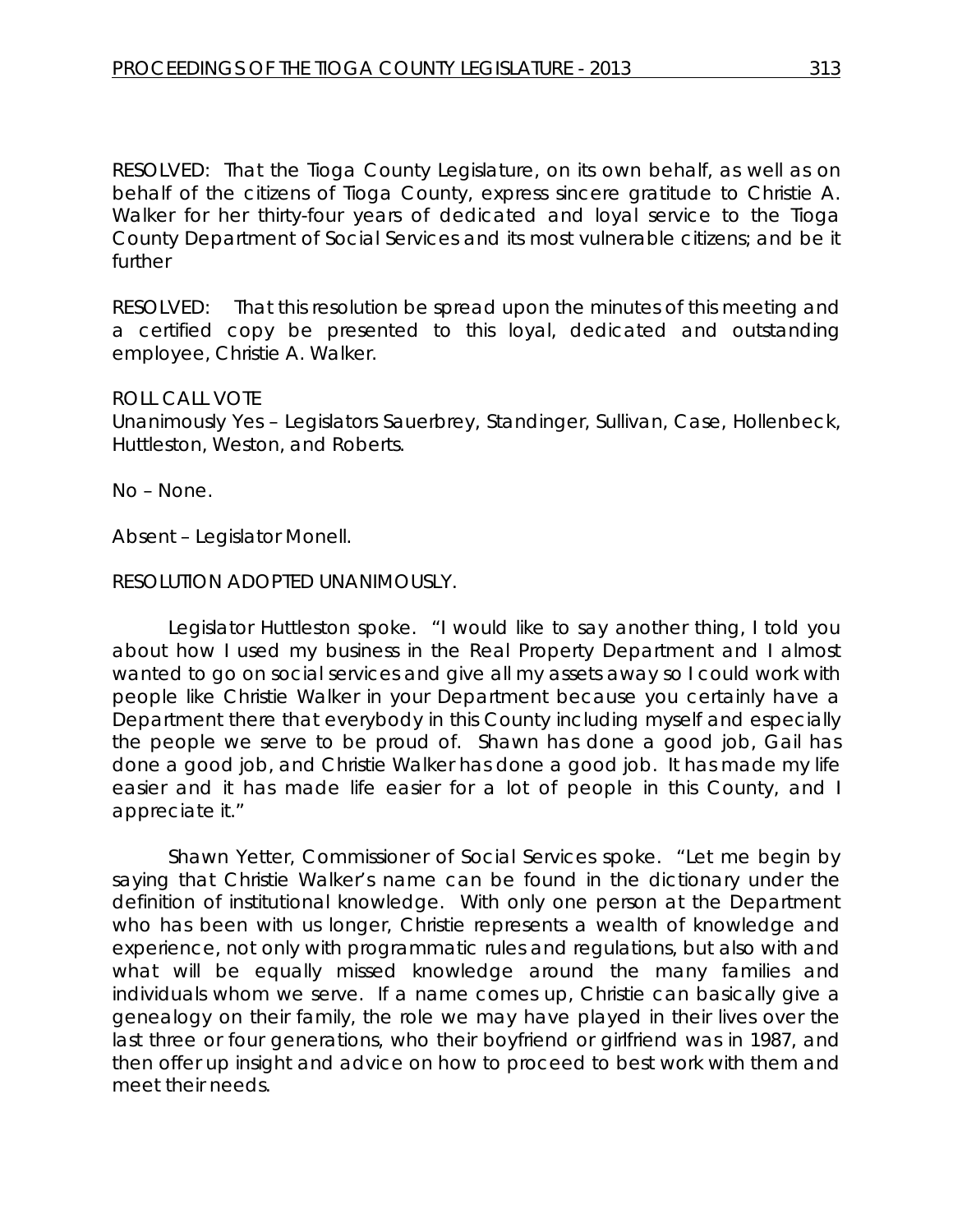"10 years ago supervision in the Child Welfare Division was in a mild state of chaos with several resignations and retirements in a short period of time. Gail was working diligently to rebuild a solid team of supervisors. The one constant that was always there was Christie. Over a several year period Christie was asked multiple times to move to different Units and to pinch hit where we had gaps while that rebuilding was going on. While we could see and feel the frustration this held for her, she never once complained about it. For two years in a row Christie received the Commissioner's Award for excellence for stepping up to the plate. It is because of Christie's willingness to always step forward that Gail could rebuild that team of supervisors into the solid group that it is today. Christie your leadership in that cannot be underestimated and it is part of your legacy.

"Knowing this moment was on the horizon, your Supervisor and friend of many years, Gail Barton asked herself the question, how do you recognize, thank, and say goodbye to someone you have known and worked with almost every single day for the past 34 years. Her answer was put my thoughts down on paper and then have someone else read it. So Christie, in Gail's words, you are someone who has had a work ethic unmatched by any other employee. Someone who often had to be coaxed into taking vacation time, who was always willing to work late to deal with a last minute crisis. Someone who has more knowledge and information about the agency and the work we do than almost any other person in the County. Someone you could count on for her Christie archives, to have saved old memos, past policies and procedures, and have the minutes from every meeting she ever attended, and that is not an exaggeration.

"Someone who has always been the first to congratulate you on your personal and professional accomplishment and to console and comfort you on your personal losses. Someone who has always treated her supervisors and administrators with the utmost professionalism and respect. Someone who was willing to learn whatever you asked her to and to work in and move to whichever position or Unit you needed her in. Someone who took a voluntary demotion rather than bump a colleague out of a Civil Service position. Someone who has displayed grace under fire in response to being questioned about how and why she and other agency staff handled a most difficult and gut wrenching situation the way we did. Someone who has always fully contributed to and participated in agency social activities. Someone who is even tempered and has never displayed anger or utter any profanity regardless of the situation. Someone it has been a privilege to know and work with for 34 years. Someone I am proud to call my colleague and friend."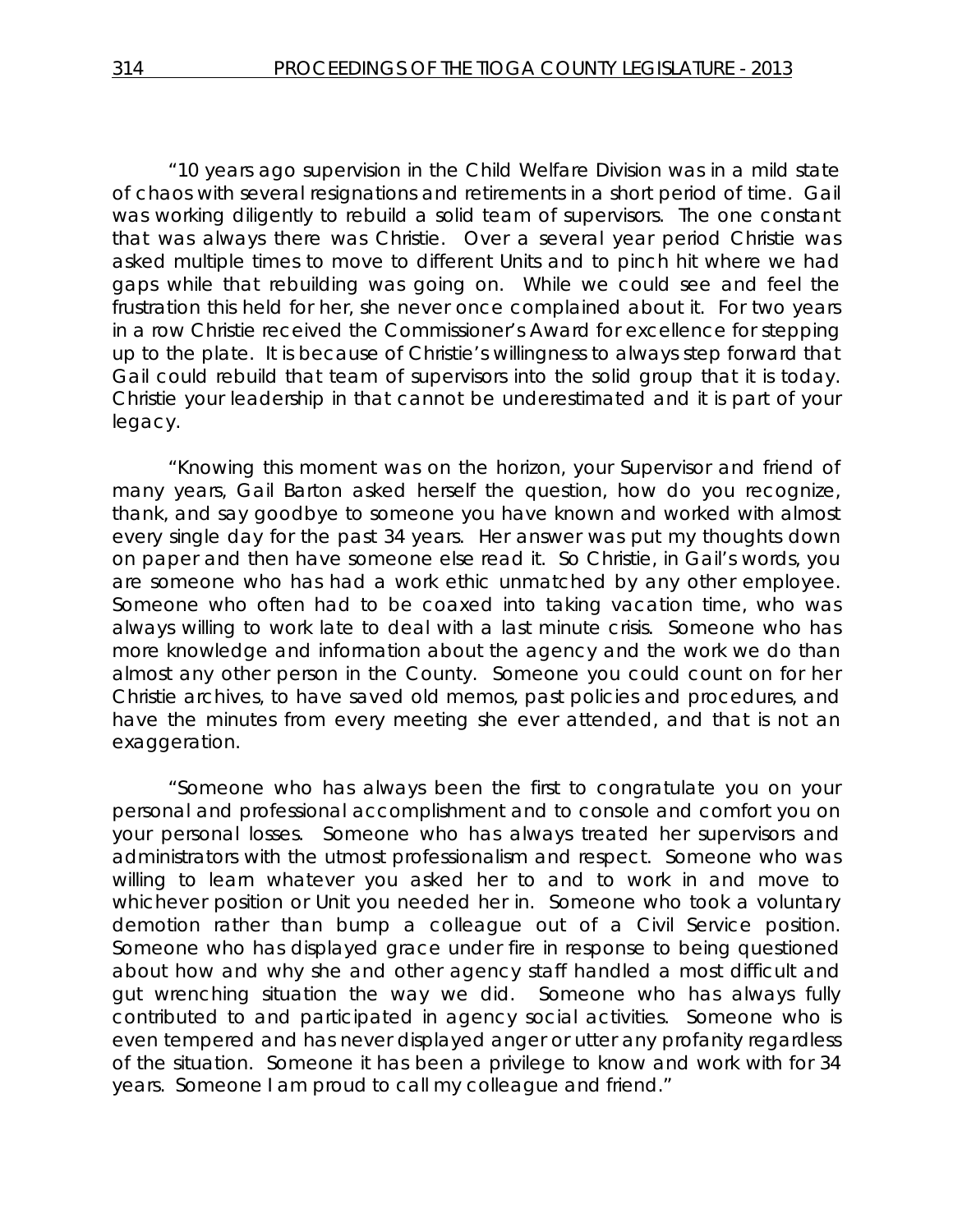"Christie, Gail wrote these words, but we all feel them. On behalf of the administration and staff at DSS and the residents of the County whom you have worked tirelessly for for 34 years we thank you for your years of dedication in public service. You will be truly be missed. Congratulations on a well deserved retirement."

Christie Walker spoke. "I did not prepare anything because I feel like Gail, but everything Betty said minus the computer stuff. I just want to thank everybody for the opportunity and the trust, and working together."

There was no privilege of the floor.

The list of audited bills was submitted and is summarized as follows:

| Code  | <b>Description</b>                    | <b>Equipment</b> | <b>Expense</b> |
|-------|---------------------------------------|------------------|----------------|
| A1010 | Legislative Board                     |                  | 395.92         |
| A1165 | <b>District Attorney</b>              |                  | 2,785.98       |
| A1170 | <b>Public Defender</b>                |                  | 2,330.10       |
| A1172 | <b>Assigned Counsel</b>               |                  | 17,559.06      |
| A1185 | Coroner                               |                  | 880.80         |
| A1325 | Treasurer                             |                  | 528.96         |
| A1355 | <b>Assessments</b>                    |                  | 149.45         |
| A1410 | <b>County Clerk</b>                   |                  | 156.00         |
| A1411 | Department of Motor Vehicles          |                  | 217.21         |
| A1420 | Law                                   |                  | 3,309.99       |
| A1430 | Personnel                             |                  | 1,739.95       |
| A1450 | Elections                             | 476.80           | 522.37         |
| A1620 | <b>Buildings</b>                      |                  | 24,030.72      |
| A1621 | <b>Buildings</b>                      |                  | 8,928.57       |
| A1680 | Information Technology                | 131,520.00       | 1,323.00       |
| A1910 | Unallocated Insurance                 |                  | 9,642.00       |
| A2490 | <b>Community College Tuition</b>      |                  | 24,855.67      |
| A2960 | <b>Education Handicapped Children</b> |                  | 107,625.20     |
| A3020 | Public Safety Comm E911 System        |                  | 4,551.87       |
| A3110 | <b>Sheriff</b>                        |                  | 16,090.22      |
| A3140 | Probation                             |                  | 144.00         |
| A3146 | Sex Offender Program                  |                  | 9,240.00       |
| A3150 | Jail-Annex                            |                  | 56,087.45      |
| A3410 | Fire                                  |                  | 2,953.94       |
| A3640 | <b>Emergency Mgmt Office</b>          |                  | 523.51         |
| A3990 | Fire-SHO8-1032-EOO                    | 38,213.72        |                |
| A4010 | <b>Public Health Nursing</b>          |                  | 43,635.97      |
| A4011 | <b>Public Health Administration</b>   |                  | 1,839.61       |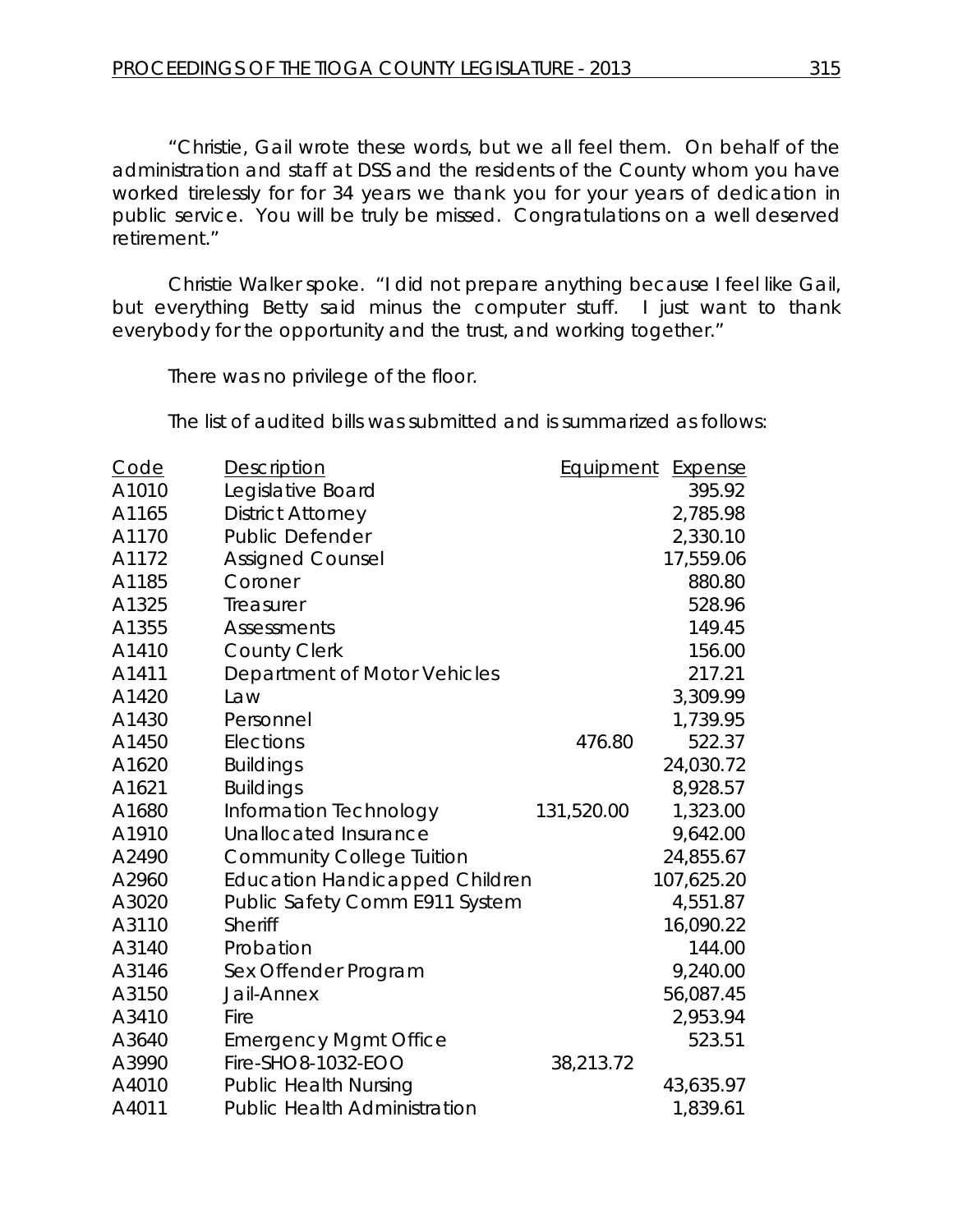| A4012               | <b>Public Health Education</b>            | 154.00 |            |
|---------------------|-------------------------------------------|--------|------------|
| A4042               | <b>Rabies Control</b>                     |        | 2,123.81   |
| A4044               | Early Intervention                        |        | 177.32     |
| A4053               | Preventive/Primary Health Svcs            |        | 93.13      |
| A4054               | <b>Preventive Dental Services</b>         |        | 2,237.69   |
| A4064               | <b>Managed Care-Dental Services</b>       |        | 8,762.41   |
| A4070               | <b>Disease Control</b>                    |        | 4,093.59   |
| A4090               | <b>Environmental Health</b>               |        | 566.81     |
| A4210               | <b>Alcohol and Drug Services</b>          |        | 882.41     |
| A4211               | Council on Alcoholism                     |        | 10,999.34  |
| A4309               | Mental Hygiene Co Admin                   |        | 4,612.42   |
| A4310               | <b>Mental Health Clinic</b>               |        | 7,823.40   |
| A4320               | <b>Crisis Intervention Services</b>       |        | 1,856.02   |
| A4321               | Intensive Case Management                 |        | 1,541.04   |
| A5630               | <b>Bus Operations</b>                     |        | 69,230.98  |
| A6010               | Social Services Administration            |        | 71,707.13  |
| A6510               | Veterans' Service                         |        | 80.00      |
| A6610               | Sealer Weights/Measures                   |        | 281.31     |
| A8020               | Planning                                  |        | 57.07      |
| A8760               | <b>NYS DOS LTCRS Grant</b>                |        | 7,094.03   |
|                     | <b>SOLID WASTE FUND</b>                   |        | 165,825.00 |
|                     | <b>SPECIAL GRANT FUND</b>                 |        | 1,905.63   |
|                     | <b>COUNTY ROAD FUND</b>                   |        | 39,790.56  |
| <b>CAPITAL FUND</b> |                                           |        | 374,197.07 |
|                     | <b>CONSOLIDATED HEALTH INSURANCE FUND</b> |        | 26,360.98  |
|                     | <b>SELF-INSURANCE FUND</b>                |        | 13,896.00  |
|                     |                                           |        |            |

GRAND TOTAL \$ 1,328,607.19

Legislator Hollenbeck made a motion to approve the minutes of August 13, 2013, seconded by Legislator Case, and carried.

Chair Weston made the following appointments to an Information Technology Steering Committee effective 9/11/2013:

> Michael Jackson, Undersheriff Teresa Ryder, WMS Coordinator, DSS Robert Colling, Probation Officer Lisa Poole, Deputy County Clerk Linn Bruce, Civil Service Administrator Christian Root, First Assistant County Attorney Elaine Jardine, County Planning Director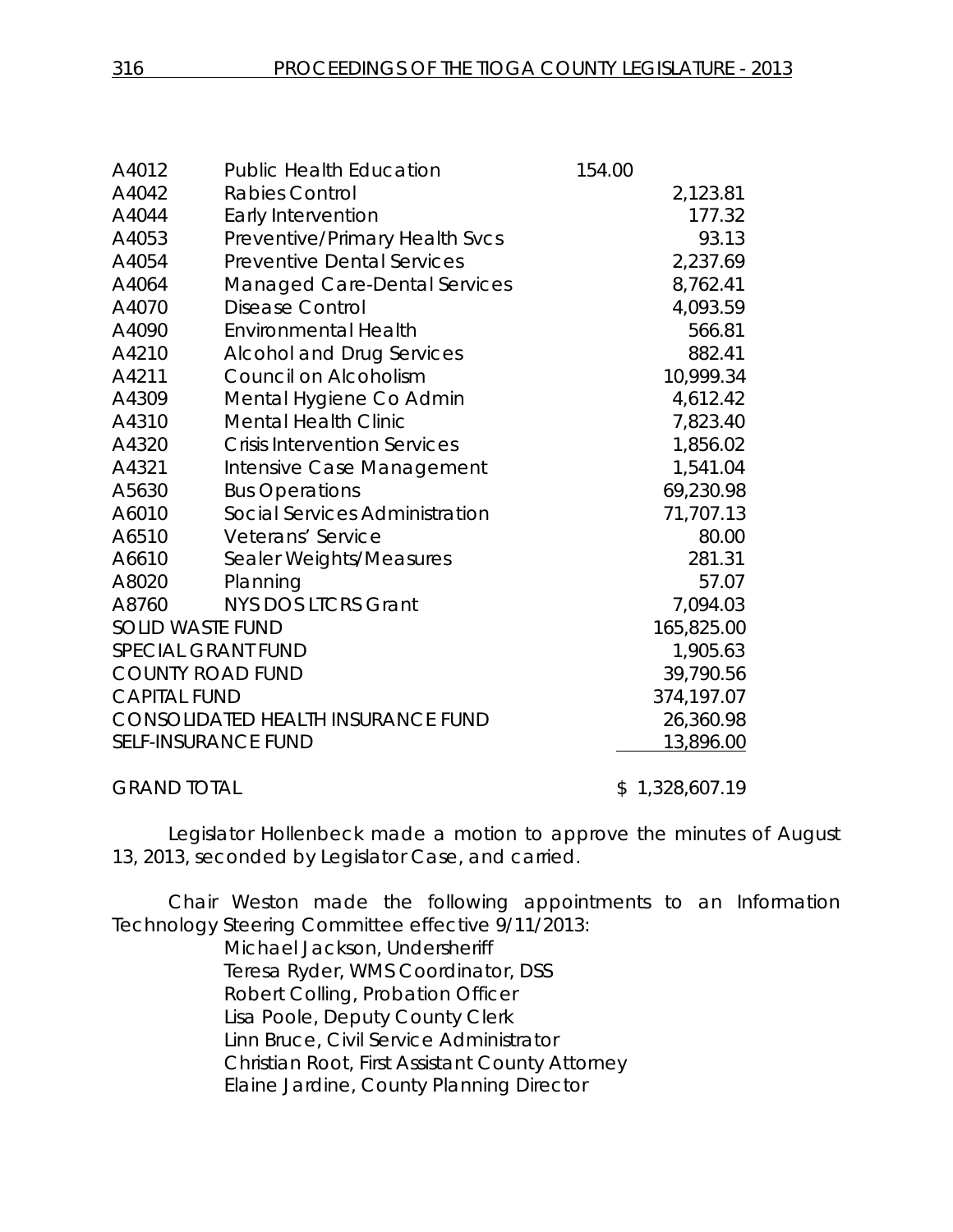Committee meeting reports are on file in the Legislative Clerk's Office and may be procured there by any interested person.

Legislator Sullivan moved for the adoption of the following resolution, seconded by Legislator Sauerbrey.

REFERRED TO: FINANCE COMMITTEE

RESOLUTION NO. 214–13 *ADOPT LOCAL LAW NO. 3 OF 2013*

WHEREAS: A public hearing was held on July 3, 2013, following due notice thereof to consider the adoption of Local Law Introductory No. C of the Year 2013 A Local Law maintaining the current rate of taxes on sales and uses of tangible personal property and on certain services, and on occupancy of hotel rooms and amusement charges, pursuant to Article 29 of the Tax Law of the State of New York; and

WHEREAS: It is in the best interests of the residents of Tioga County to adopt such Local Law which will be Local Law No. 3 of 2013; therefore be it

RESOLVED: That the following Local Law be and hereby is adopted;

County of Tioga

Local Law No. 3 of the Year 2013.

A Local Law maintaining the current rate of taxes on sales and uses of tangible personal property and on certain services, and on occupancy of hotel rooms and amusement charges, pursuant to Article 29 of the Tax Law of the State of New York.

Be It Enacted by the Legislature of the County of Tioga as follows:

SECTION 1:

The first sentence of Section Two of Local Law No. 1 for 1968, as amended, is hereby amended to read as follows: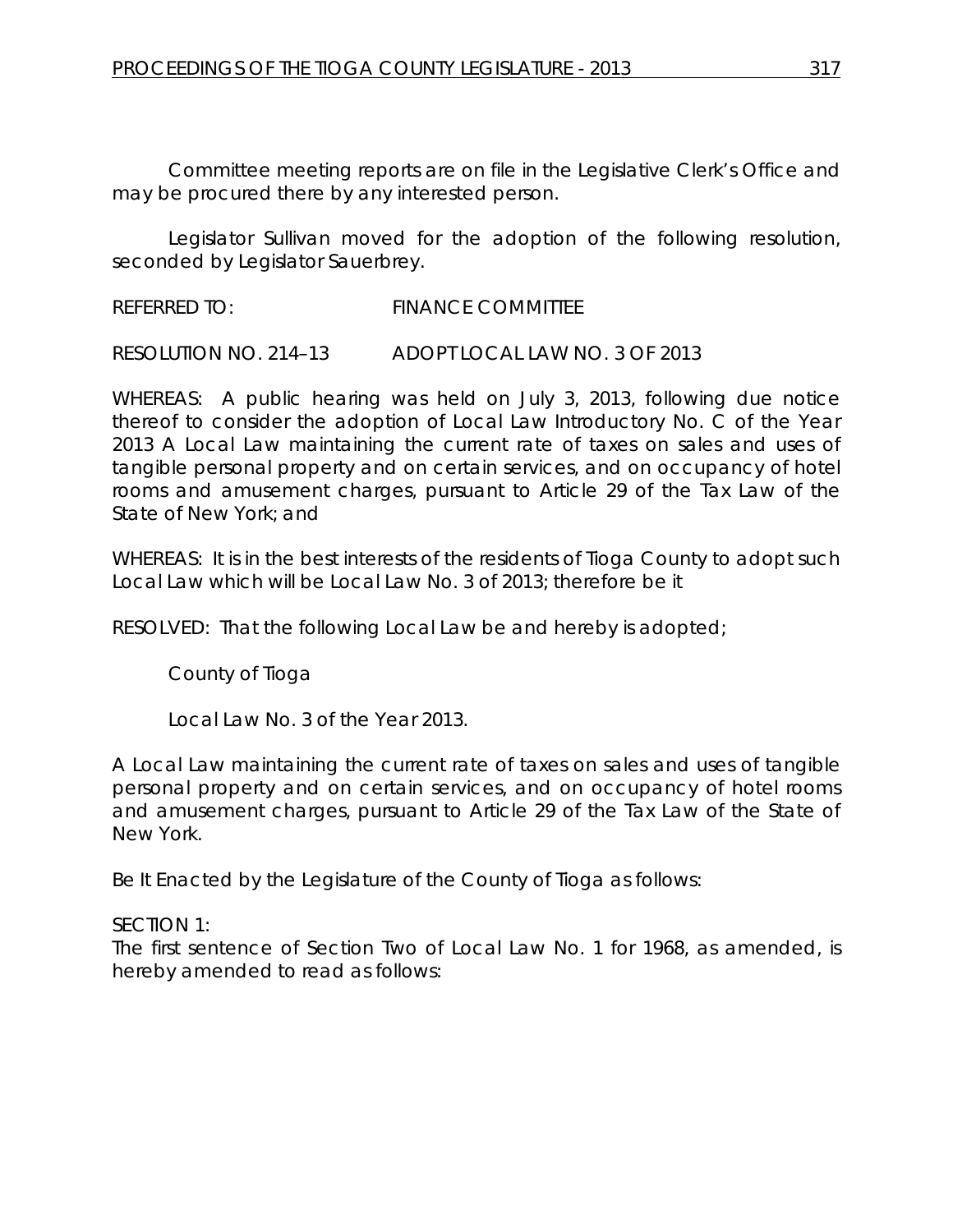# SECTION 2:

Imposition of sales tax.

On and after September 1, 1984, there is hereby imposed and there shall be paid a tax of three percent upon, and for the period commencing December 1, 2003, and ending November 30, 2015 there is hereby imposed and there shall be paid an additional tax of one percent upon:

### SECTION 2:

Section 2-A of Local Law No. 1 of 1968, as amended, is hereby amended to read as follows:

#### SECTION 2-a:

Tax rate on certain energy sources and related services. (a) Notwithstanding the rate of tax set forth in Section 2 of this Local Law, on and after March 1, 1994, and through November 30, 2015, the taxes imposed on the receipts from the retail sale of fuel oil and coal used for residential purposes; the receipts from the retail sale of wood used for residential heating purposes; and the receipts from every sale, other than for resale, of propane (except when sold in containers of less than one hundred pounds), natural gas, electricity, steam and gas, electric and steam services used for residential purposes shall be paid at the rate of three percent. The provisions of this subdivision shall not apply to a sale of (i) diesel motor fuel which involves a delivery at a filling station or into a repository which is equipped with a hose or other apparatus by which such fuel can be dispensed into the fuel tank of a motor vehicle and (ii) enhanced diesel motor fuel except in the case of a sale of such enhanced diesel motor fuel used exclusively for residential purposes which is delivered into a storage tank which is not equipped with a hose or other apparatus by which such fuel can be dispensed into the fuel tank of a motor vehicle and such storage tank is attached to the heating unit burning such fuel, provided that each delivery of such fuel of over four thousand five hundred gallons shall be evidenced by a certificate signed by the purchaser stating that the product will be used exclusively for residential purposes.

(b) Notwithstanding the rate of tax set forth in section 4 of this Local Law for the purposes of clause (A) of subdivision (a) thereof, on and after March 1, 1994, and through November 30, 2015, the compensating use tax imposed by such section on the use of fuel oil and coal used for residential purposes and wood used for residential heating purposes shall be at the rate of three percent of the consideration given or contracted to be given for such property or for the use of such property, plus the cost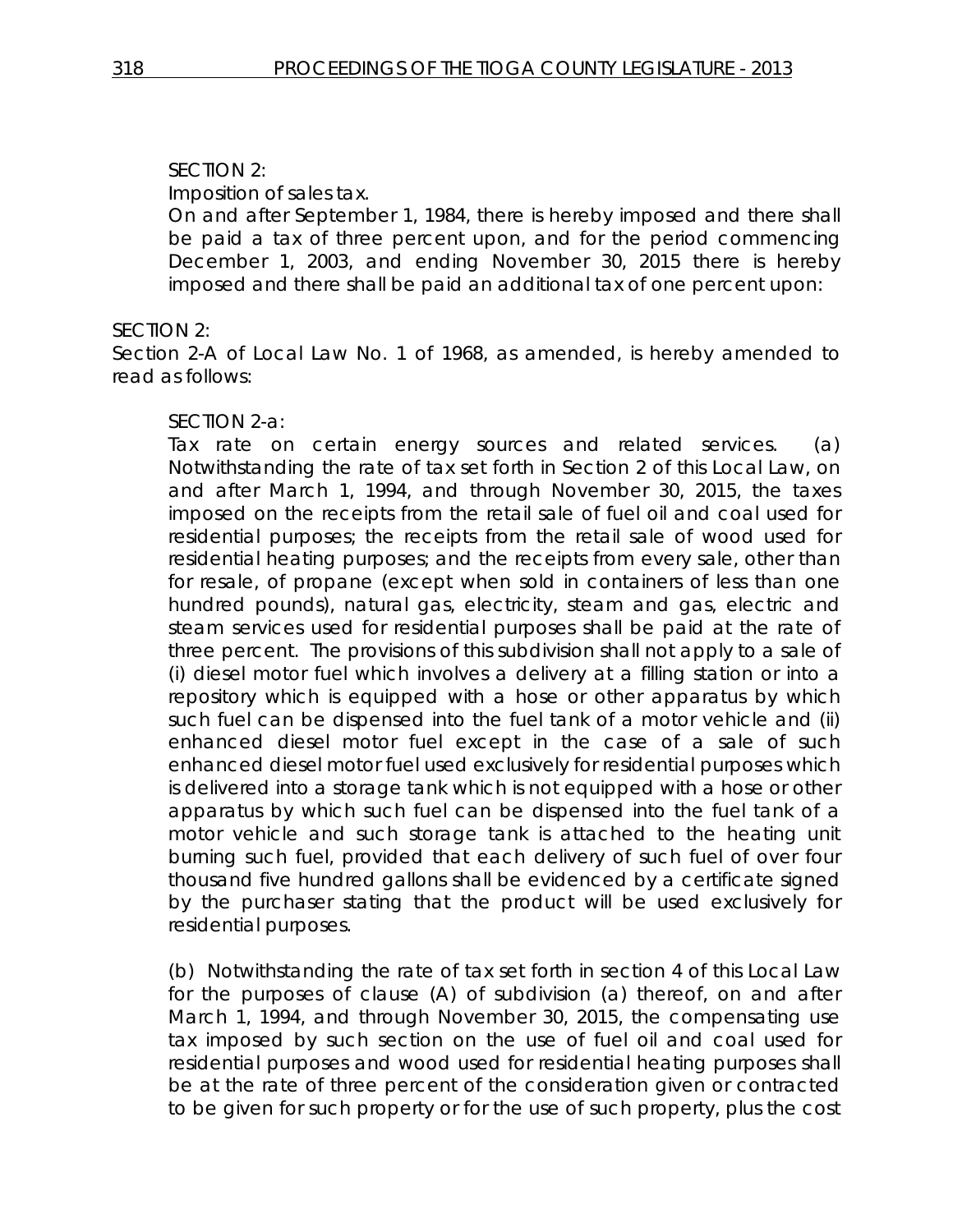of transportation except where such cost is separately stated in the written contract, if any, and on the bill rendered to the purchaser. The provisions of this subdivision shall not apply to a use of (i) diesel motor fuel which involves a delivery at a filling station or into a repository which is equipped with a hose or other apparatus by which such fuel can be dispensed into the fuel tank of a motor vehicle and (ii) enhanced diesel motor fuel except in the case of a use of such enhanced diesel motor fuel used exclusively for residential purposes which is delivered into a storage tank which is not equipped with a hose or other apparatus by which such fuel can be dispensed into the fuel tank of a motor vehicle and such storage tank is attached to the heating unit burning such fuel.

(c) The rate set forth in this section shall apply to receipts from all retail sales and uses described in this section made, rendered or arising therefrom on or after March 1, 1994, and before December 1, 2015, although made or rendered under a prior contract, if a delivery or transfer of possession of such property or services is made during said period. Where such property or service is sold on a monthly, quarterly or other term basis and the bills for such property or service are based on meter readings, the amount received on each bill for such property or service for a month or quarter or other term shall be a receipt subject to the rate of tax set forth in this section, but such rate shall be applicable to all bills based on meters read on or after March 1, 1994, and before December 1, 2015, only where more than one-half of the number of days included in the month or other periods billed are days subsequent to February 28, 1994, and before December 1, 2015.

(d) Where a residence is a part of a multiple dwelling or other premises consisting of residential and non-residential units, or where a portion of a residence is used for non-dwelling purposes including the conduct of a trade or business, the same rules or regulations shall be applicable that have been established by the Commissioner of Taxation and Finance in order to allocate to such residence the portion of the sale of energy sources or services attributable to the residential portion.

(e) If the Commissioner of Taxation and Finance has prescribed a certificate to be taken by the vendor of the energy sources or services specified in subdivision (a) of this section from the purchaser of such energy sources or services, such certificate shall be applicable for the purposes of this section. Where a certificate is required, unless such vendor shall have received such certificate in such form as the Commissioner of Taxation and Finance may prescribe, signed by the purchaser and setting forth his name and address, together with such other information as such commissioner may require, stating that the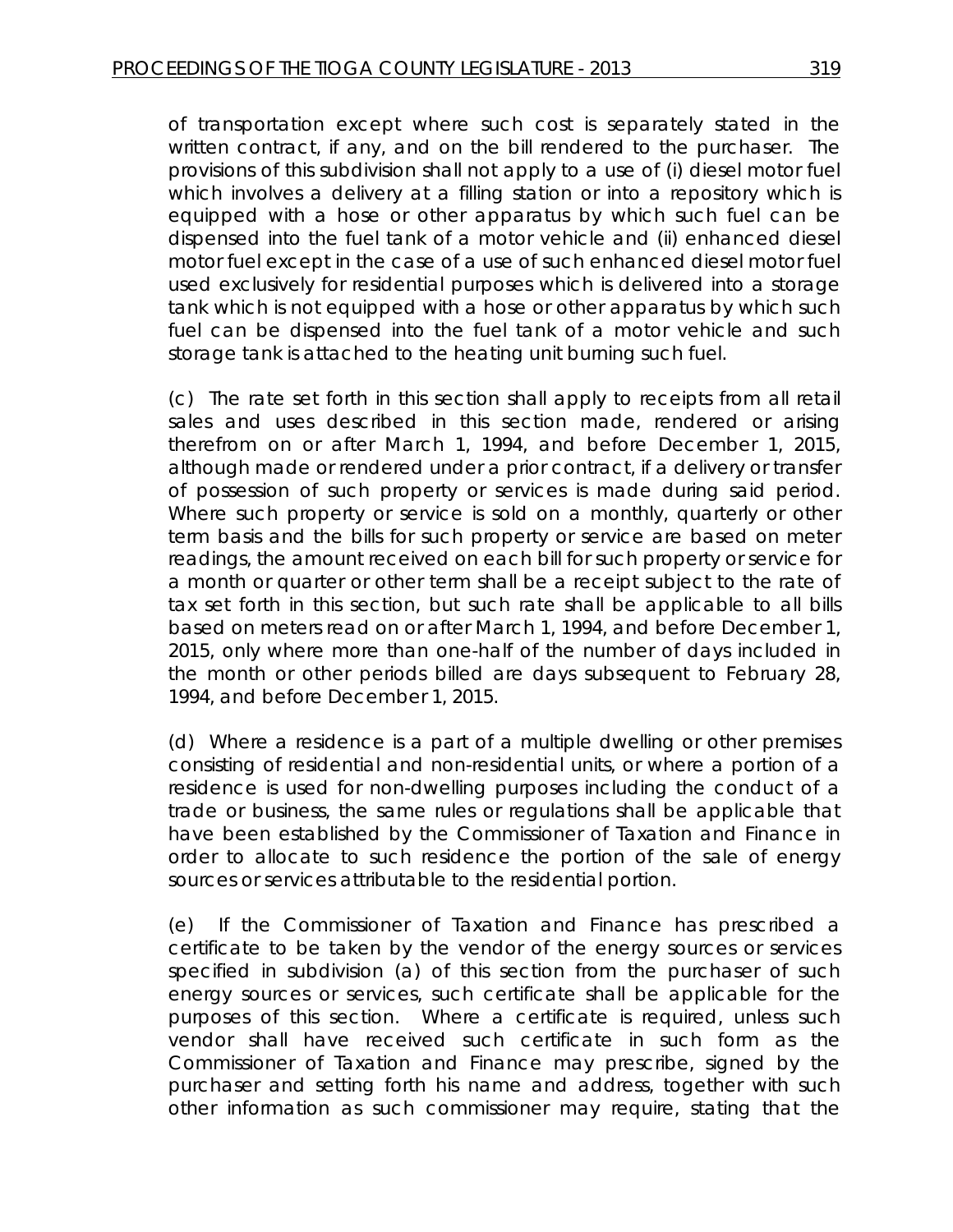premises, for which such energy sources or services are purchased, is used solely as a residence or identifying the residential portion of premises, for which such energy sources or services are purchased including instances where a multiple dwelling unit or other premises consists of residential and non-residential units or where a portion of a residence is used for nondwelling purposes, such as the conduct of a trade or business, the provisions of this section shall not apply and the tax shall be imposed at the rate provided for in sections 2 and 4 of this Local Law. No further certificate need be furnished for any subsequent purchase for such premises if the information set forth in the certificate last furnished the vendor has not materially changed, except that in the case of exempt purchases of enhanced diesel motor fuel in amounts of over forty-five hundred gallons, a separate certificate must be furnished for each purchase.

### SECTION 3:

Subdivision (h) of Section Three of Local Law No. 1 of 1968, as amended, is hereby amended to read as follows:

h) With respect to the additional tax of one percent imposed for the period commencing December 1, 2003, and ending November 30, 2015, the provisions of subdivisions (a), (b), (c), (d) and (e) of this section apply, except that for the purposes of this subdivision, all references in said subdivisions (a), (b), (c) and (d) to an effective date shall be read as referring to December 1, 2003, all references in said subdivision (a) to the date four months prior to the effective date shall be read as referring to August 1, 2003, and the reference in subdivision (b) to the date immediately preceding the effective date shall be read as referring to November 30, 2003. Nothing herein shall be deemed to exempt from tax at the rate in effect prior to December 1, 2003, any transaction which may not be subject to the additional tax imposed effective on that date.

# SECTION 4:

Section Four of Local Law No. 1 of 1968, as amended, is hereby amended to read as follows:

# SECTION 4:

Imposition of compensating use tax.

(a) Except to the extent that property or services have already been or will be subject to the sales tax under this enactment, there is hereby imposed on every person a use tax for the use within this taxing jurisdiction on and after December 1, 2003, except as otherwise exempted under this enactment, (A) of any tangible personal property purchased at retail, (B) of any tangible personal property (other than computer software used by the author or other creator) manufactured, processed or assembled by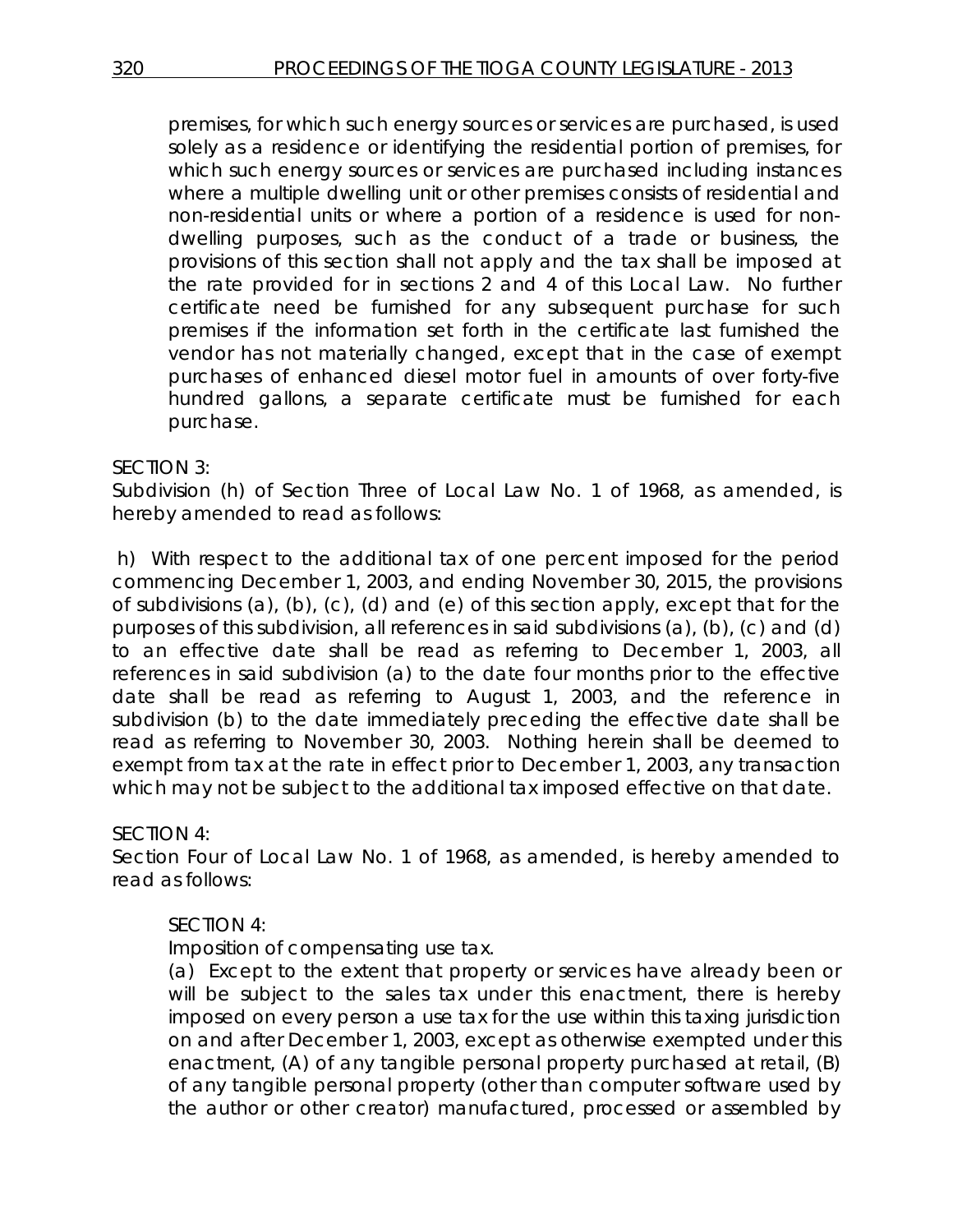the user, (i) if items of the same kind of tangible personal property are offered for sale by him in the regular course of business or (ii) if items are used as such or incorporated into a structure, building or real property, by a contractor, subcontractor or repairman in erecting structures or buildings, or building on, or otherwise adding to, altering, improving, maintaining, servicing or repairing real property, property or land, as the terms real property, property or land are defined in the real property tax law, if items of the same kind are not offered for sale as such by such contractor, subcontractor or repairman or other user in the regular course of business, (C) of any of the services described in paragraphs (1), (7) and (8) of subdivision (c) of section two, (D) of any tangible personal property, however acquired, where not acquired for purposes of resale, upon which any of the services described under paragraphs (2), (3) and (7) of subdivision (c) of section two have been performed, (E) of any telephone answering service described in subdivision (b) of section two and (F) of any computer software written or otherwise created by the user if the user offers software of a similar kind for sale as such or as a component part of other property in the regular course of business.

(b) For purposes of clause (A) of subdivision (a) of this section, for the period commencing December 1, 2003, and ending November 30, 2015, the tax shall be at the rate of four percent, and on and after December 1, 2015, the tax shall be at the rate of three percent, of the consideration given or contracted to be given for such property, or for the use of such property, including any charges for shipping or delivery as described in paragraph three of subdivision (b) of section one, but excluding any credit for tangible personal property accepted in part payment and intended for resale.

(c) For purposes of subclause (i) of clause (B) of subdivision (a) of this section, for the period commencing December 1, 2003, and ending November 30, 2015, the tax shall be at the rate of four percent, and on and after December 1, 2015, the tax shall be at the rate of three percent, of the price at which items of the same kind of tangible personal property are offered for sale by the user, and the mere storage, keeping, retention or withdrawal from storage of tangible personal property by the person who manufactured, processed or assembled such property shall not be deemed a taxable use by him.

(d) For purposes of subclause (ii) of clause (B) of subdivision (a) of this section, for the period commencing December 1, 2003, and ending November 30, 2015, the tax shall be at the rate of four percent, and on and after December 1, 2015, the tax shall be at the rate of three percent, of the consideration given or contracted to be given for the tangible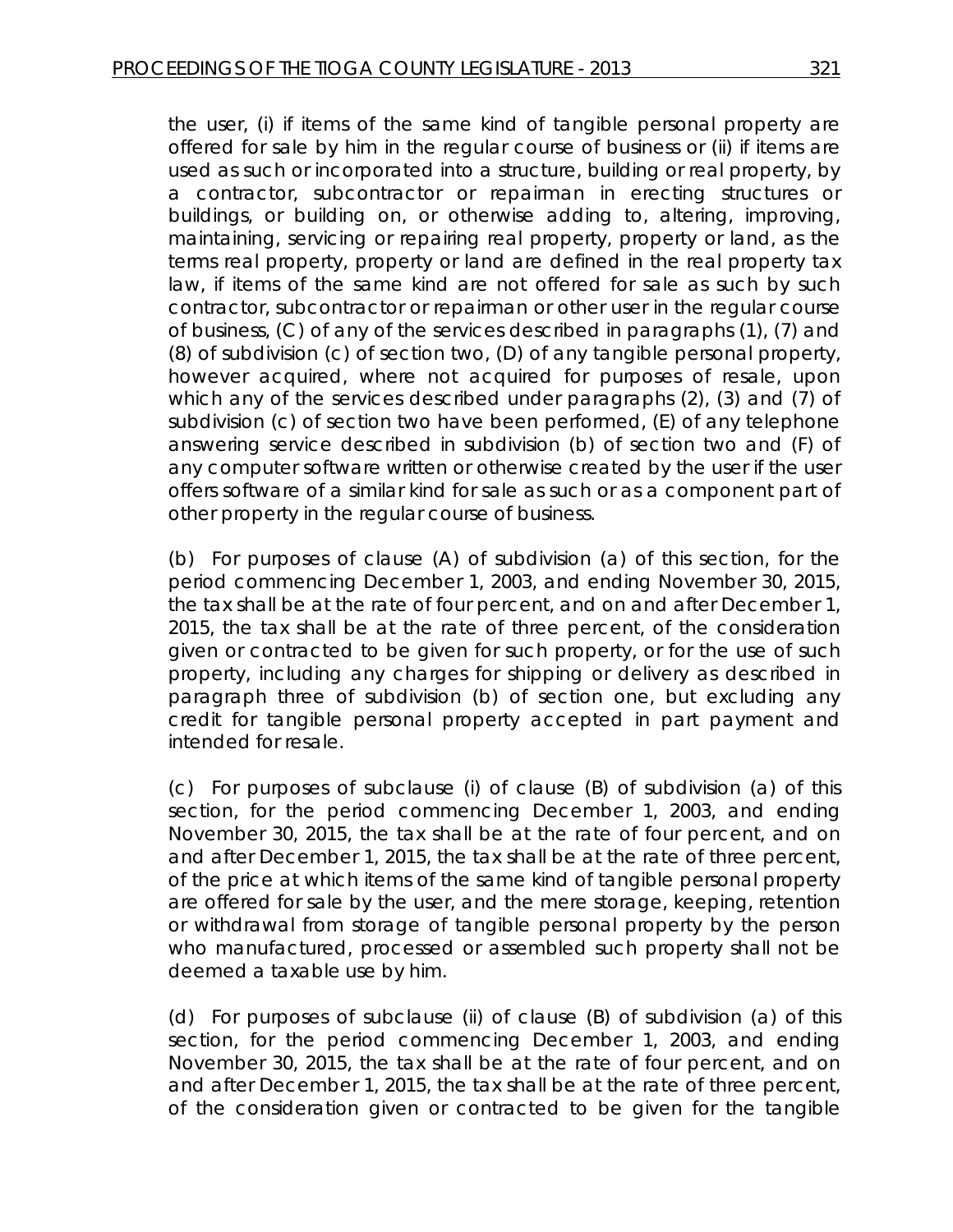personal property manufactured, processed or assembled into the tangible personal property the use of which is subject to tax, including any charges for shipping or delivery as described in paragraph three of subdivision (b) of section one.

(e) Notwithstanding the foregoing provisions of this section, for purposes of clause (B) of subdivision (a) of this section, there shall be no tax on any portion of such price which represents the value added by the user to tangible personal property which he fabricates and installs to the specifications of an addition or capital improvement to real property, property or land, as the terms real property, property or land are defined in the real property tax law, over and above the prevailing normal purchase price to such fabrication of such tangible personal property which a manufacturer, producer or assembler would charge an unrelated contractor who similarly fabricated and installed such tangible personal property to the specifications of an addition or capital improvement to such real property, property or land.

(f) For purposes of clauses (C), (D) and (E) of subdivision (a) of this section, for the period commencing December 1, 2003, and ending November 30, 2015, the tax shall be at the rate of four percent, and on and after December 1, 2015, the tax shall be at the rate of three percent, of the consideration given or contracted to be given for the service, including the consideration for any tangible personal property transferred in conjunction with the performance of the service and also including any charges for shipping and delivery of the property so transferred and of the tangible personal property upon which the service was performed as such charges are described in paragraph three of subdivision (b) of section one.

(g) For purposes of clause (F) of subdivision (a) of this section, for the period commencing December 1, 2003, and ending November 30, 2015, the tax shall be at the rate of four percent, and on and after December 1, 2015, the tax shall be at the rate of three percent, of the consideration given or contracted to be given for the tangible personal property which constitutes the blank medium, such as disks or tapes, used in conjunction with the software, or for the use of such property, and the mere storage, keeping, retention or withdrawal from storage of computer software described in such clause (F) by its author or other creator shall not be deemed a taxable use by such person.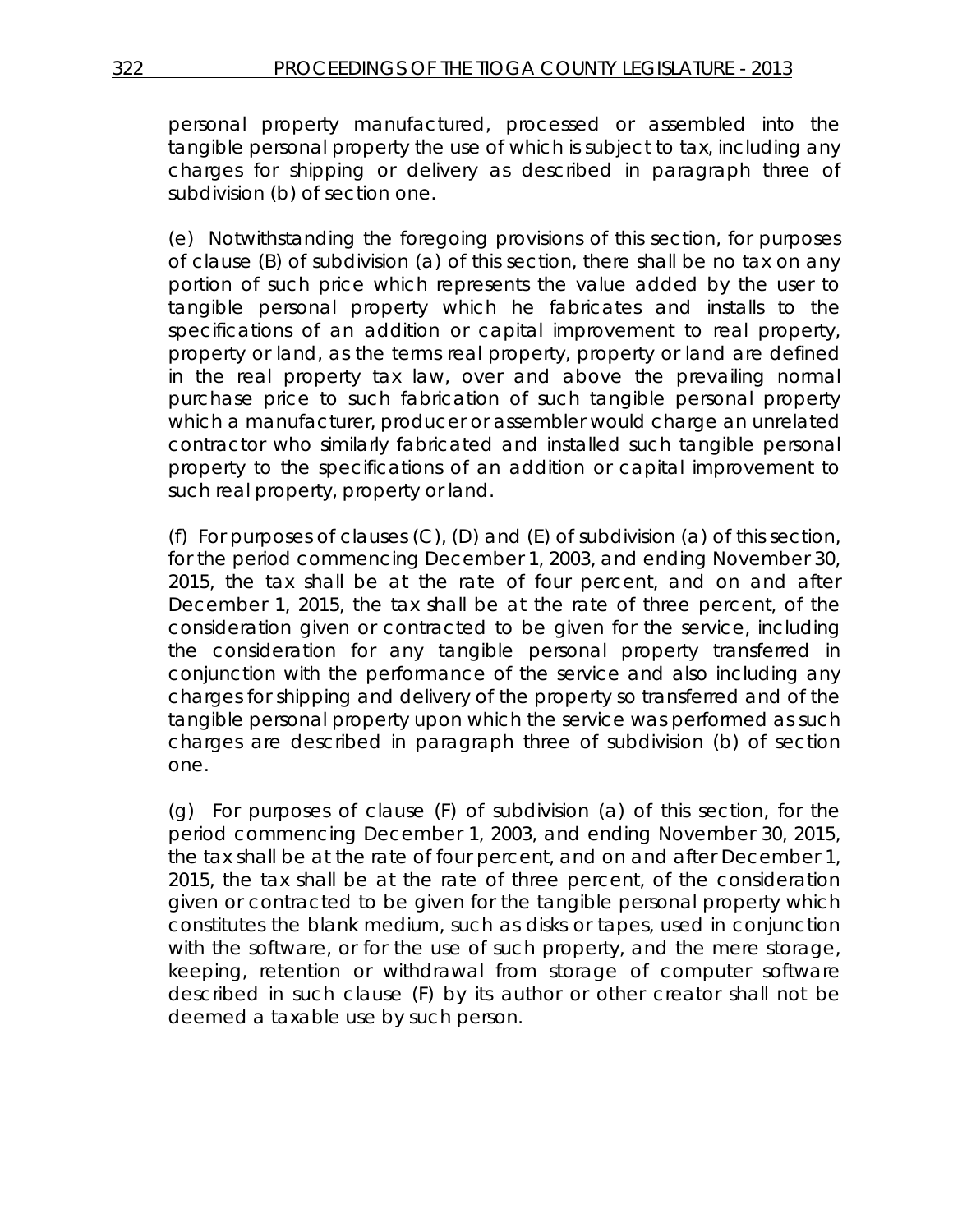# SECTION 5:

Paragraph (C) of Subdivision (1) of Section 11 of Local Law No. 1 of 1968, as amended, is hereby amended to read as follows:

(C) With respect to the additional tax of one percent imposed for the period beginning December 1, 2003, and ending November 30, 2015, in respect to the use of property used by the purchaser in this County prior to December 1, 2003.

# SECTION 6:

Subdivision (c) of Section Fourteen of Local Law No. 1 of 1968, as amended, is hereby amended to read as follows:

(c) Notwithstanding any provision of this local law or other law to the contrary, one-half of the net collections received by the County from the additional one percent rate of sales and compensating use taxes imposed, respectively, by sections two and four of this local law for the period December 1, 2003, through November 30, 2015, shall be deposited in the general fund of the County and retained for County purposes, and one-half of such net collections shall be deposited by the County in a capital reserves fund. Disbursements from such capital reserves fund shall be made solely for the purposes of capital projects and repaying any debts incurred for such capital projects in the County.

# SECTION 7:

This enactment shall take effect on December 1, 2013.

# And be it further

RESOLVED: That the Clerk of the Legislature be and hereby is directed, pursuant to Local Law No. 4 of 1992, to cause to be published in the official newspapers of the County of Tioga a synopsis of such Local Law, such synopsis to be within ten days after adoption of the Local Law; and be it further

RESOLVED: That the Clerk of the Legislature be and hereby is directed within five days after adoption of such Local Law to cause the Local Law to be filed as required by the Municipal Home Rule Law Section 27.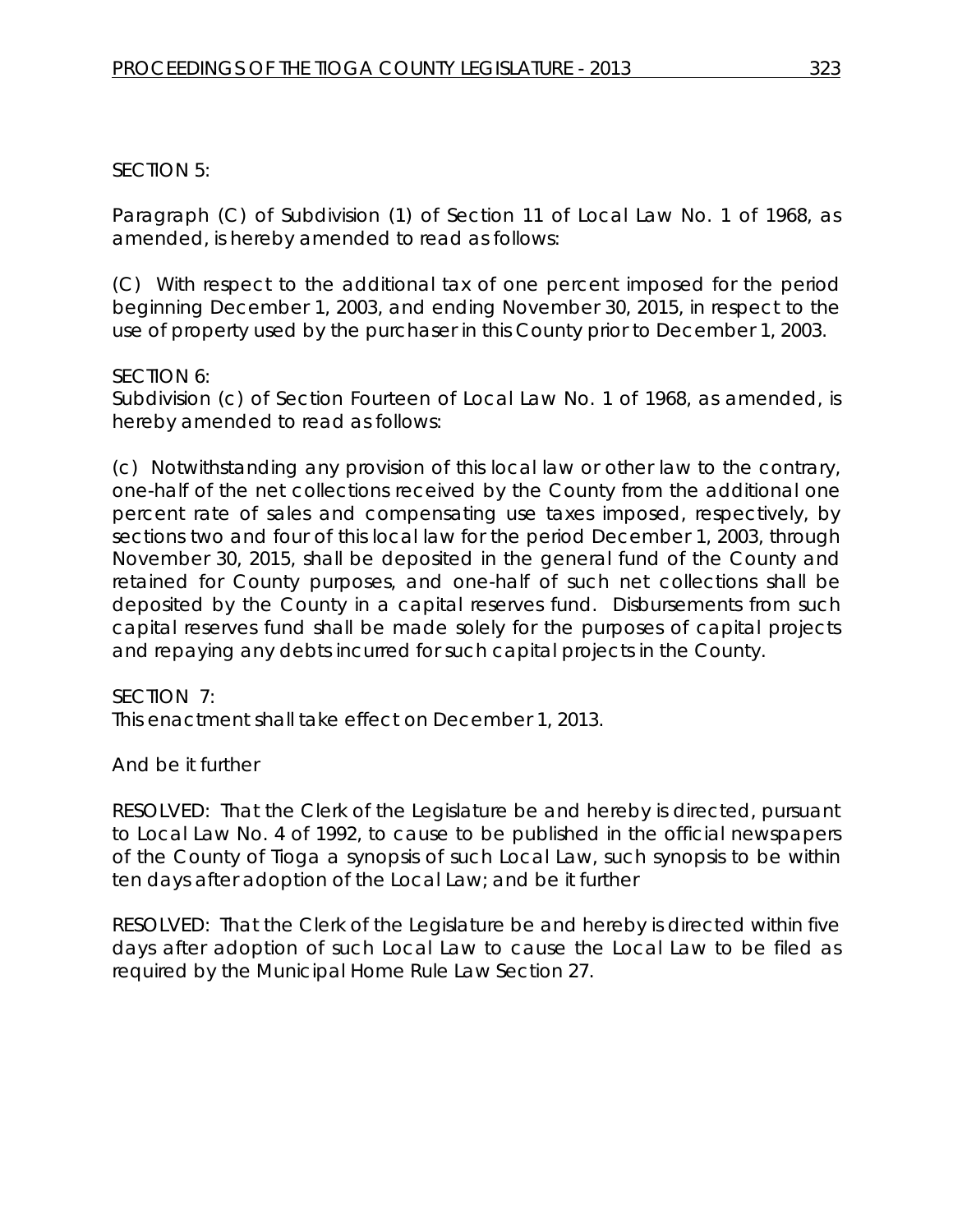ROLL CALL VOTE

Yes – Legislators Sauerbrey, Standinger, Sullivan, Case, Hollenbeck, Huttleston, Weston, and Roberts.

No – None.

Absent – Legislator Monell.

RESOLUTION ADOPTED.

Legislator Standinger moved for the adoption of the following resolution, seconded by Legislator Case.

| REFERRED TO:          | ADMINISTRATIVE SERVICES COMMITEE<br><b>FINANCE COMMITTEE</b>                                                   |
|-----------------------|----------------------------------------------------------------------------------------------------------------|
| RESOLUTION NO. 215-13 | AUTHORIZE ONLINE RESEARCH FEES OF THE<br>ELECTRONIC RECORDS MANAGEMENT SYSTEM<br>FOR THE COUNTY CLERK'S OFFICE |

WHEREAS: The County Clerk's office is responsible for the recording, filing and maintaining of public records for Tioga County; and

WHEREAS: The Tioga County Legislature has made recommendations to the Tioga County Clerk to charge a viewer usage fee to view online records; be it therefore

RESOLVED: That the Tioga County Clerk allow users to view index information for no fee and that a subscription fee be charged to view the index information and actual document as follows:

| 24 Hour Unlimited Access to Index and Image<br>pg to print | $$5.00$ Day              | \$0.65 | per |
|------------------------------------------------------------|--------------------------|--------|-----|
| 30 Day Unlimited Access to Index and Image<br>pg to print  | \$100.00 Month           | \$0.65 | per |
| 6 Month Unlimited Access to Index and Image<br>pg to print | \$500 Semi Annual \$0.65 |        | per |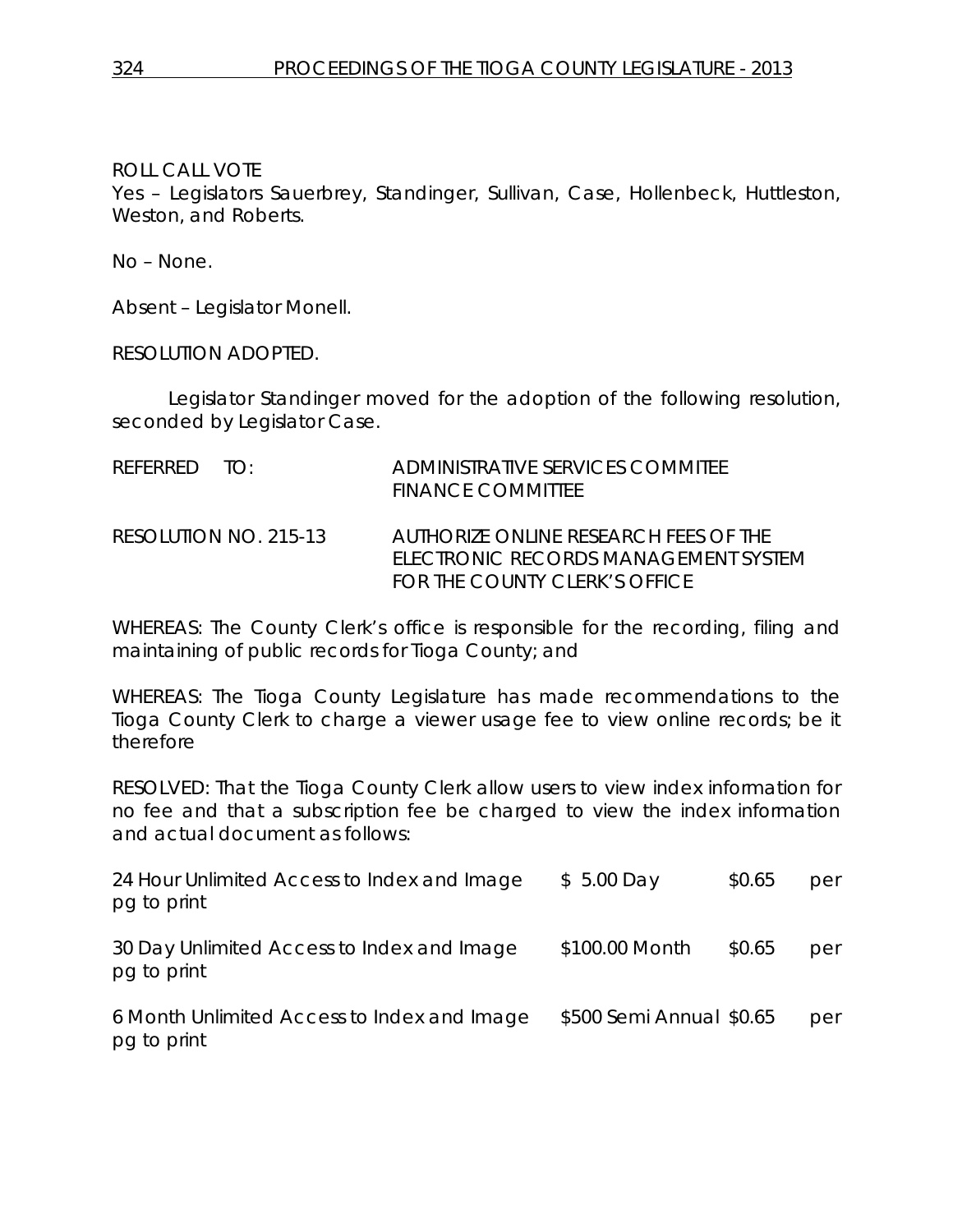ROLL CALL VOTE

Yes – Legislators Sauerbrey, Standinger, Sullivan, Case, Hollenbeck, Weston, and Roberts.

No – Legislator Huttleston.

Absent – Legislator Monell.

RESOLUTION ADOPTED.

Legislator Sullivan moved for the adoption of the following resolution, seconded by Legislator Standinger.

REFERRED TO: FINANCE/LEGAL COMMITTEE

RESOLUTION NO. 216–13 *AMEND RESOLUTION 211-13 ACCEPT AUCTION BIDS FOR COUNTY OWNED PROPERTY ACQUIRED FOR TAXES, AUTHORIZE EXECUTION OF DEEDS*

WHEREAS: Resolution 211-13 was adopted on August 13, 2013; and

WHEREAS: Resolution 211-13 needs to be amended for the Town of Candor; therefore be it

RESOLVED: That Resolution 211-13 Accept Auction Bids for County Owned Property acquired for taxes, authorize execution of deeds be amended as follows:

REMOVE Town of Candor 50.00-1-39.10, Sarah Knapp

**CHANGE** Town of Candor 82.00-1-39, Lyn G & Sandra B McLain Aaron D Gowan \$10,000.00 TO 82.00-1-37, Lyn G & Sandra B McLain Aaron D Gowan \$10,000.00

And be it further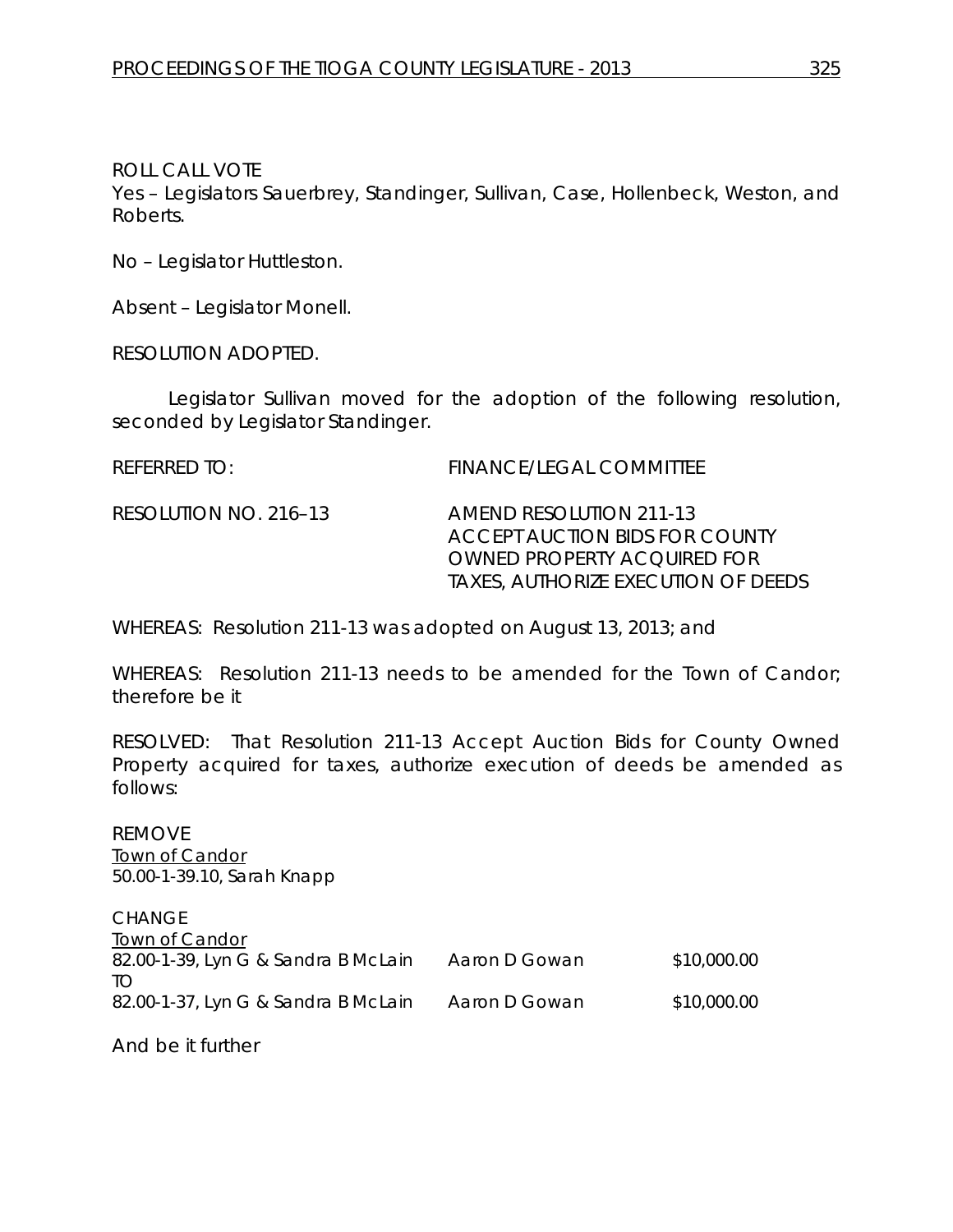RESOLVED: That the remainder of Resolution 211-13 shall remain in full force and effect.

ROLL CALL VOTE

Yes – Legislators Sauerbrey, Standinger, Sullivan, Case, Hollenbeck, Huttleston, Weston, and Roberts.

No – None.

Absent – Legislator Monell.

RESOLUTION ADOPTED.

Legislator Case moved for the adoption of the following resolution, seconded by Legislator Sauerbrey.

- REFERRED TO: ECONOMIC DEVELOPMENT & PLANNING **COMMITTEE**
- RESOLUTION NO. 217-13 *SEQRA CONSIDERATION FOR NEW YORK STATE OFFICE OF PARKS, RECREATION AND HISTORIC PRESERVATION 2013-2014 SNOWMOBILE TRAILS GRANT-IN-AID PROGRAM, PHASE II APPLICATION*

WHEREAS: All new or modified snowmobile trails must have a SEQRA Determination approved and a Type II action as defined by 6 NYCRR 617.5(c)(26) and is not subject to review; and

WHEREAS: The trail changes to S57B for the Tioga Ridge Runners and S28 and S27A for the Spencer-Van Etten Snowmobile Club along with GPS updates for all trails for Spencer-Van Etten and the Candor Valley Riders as presented to NYSOPRHP are an Unlisted Action requiring Tioga County to consider the environmental significance of these changes; and

WHEREAS: A Short Form Environmental Assessment Form has been prepared for review by the Tioga County Legislature; now therefore be it

RESOLVED: That the Tioga County Legislature does hereby declare itself to be the Lead Agency and that it will undertake an uncoordinated review of the project; and be it further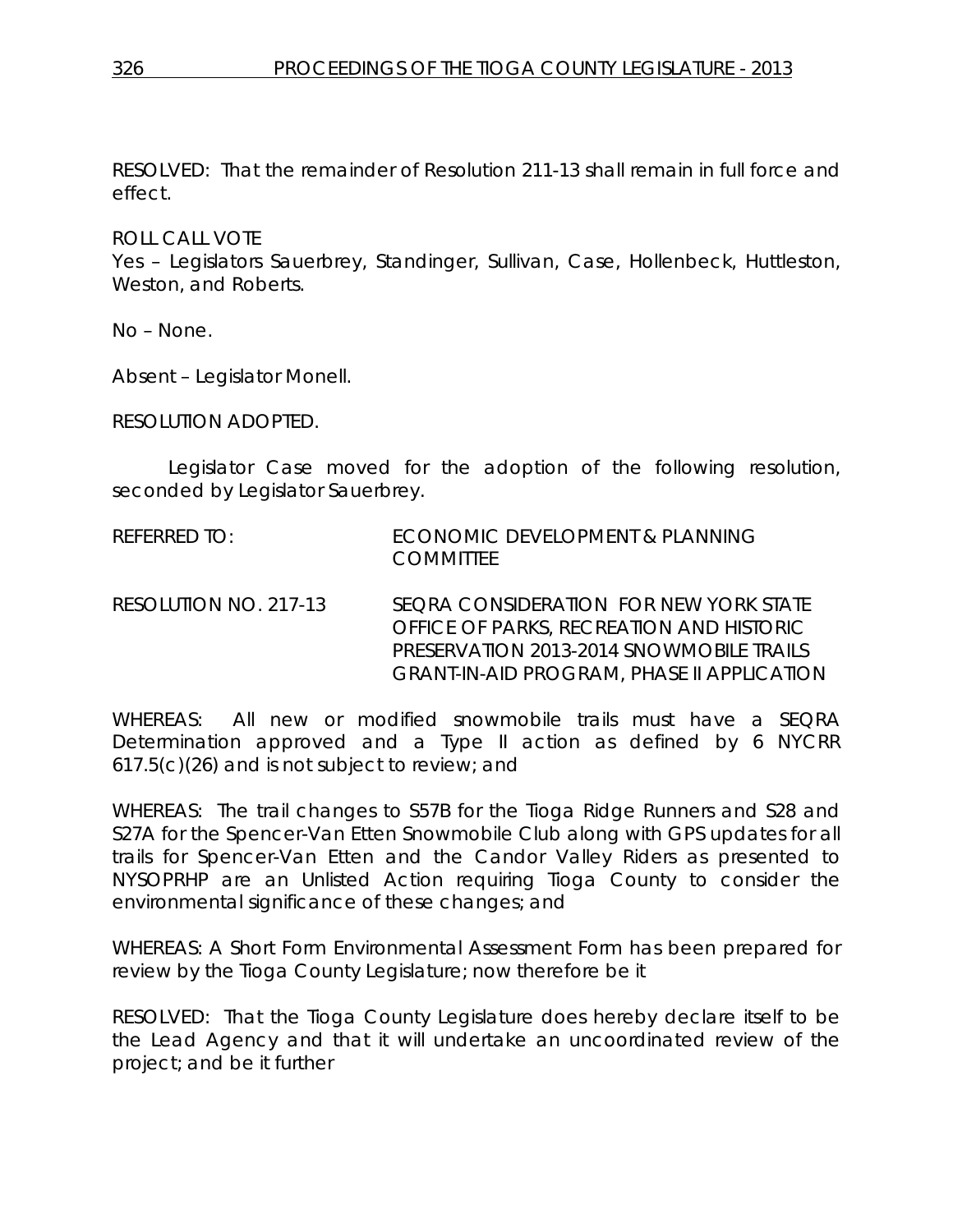RESOLVED: That the Tioga County Legislature has reviewed the Short Form Environmental Assessment Form, including the impact assessment, and has determined, based on the information and analysis set forth therein that the proposed action WILL NOT result in any significant adverse environmental impacts; and be it further

RESOLVED: That the Tioga County Legislature authorizes and directs the Chair to execute the Impact Assessment and the Determination of Significance of the Short Form Environmental Assessment Form and a Notice of Determination of Non-Significance (a Negative Declaration) in a manner consistent with this determination.

### ROLL CALL VOTE

Yes – Legislators Sauerbrey, Standinger, Sullivan, Case, Hollenbeck, Huttleston, Weston, and Roberts.

No – None.

Absent – Legislator Monell.

RESOLUTION ADOPTED.

Legislator Case moved for the adoption of the following resolution, seconded by Legislator Sauerbrey.

REFERRED TO: ED&P COMMITTEE

RESOLUTION NO. 218-13 *RESOLUTION TO EXTEND CONSULTANT CONTRACT FOR HAZARD MITIGATION PLAN COORDINATOR*

WHEREAS: Per resolution 193-12, the Tioga County Legislature authorized Tioga County Soil & Water District to perform the Hazard Mitigation Plan Coordinator services for the period of September 1 2012 – August 31, 2013; and

WHEREAS: This contract needs to be officially extended until December 31, 2013; and

WHEREAS: Tioga County Planning Department has enough funds in the 2013 budget to cover these expenses in appropriation account A8020.40-140; and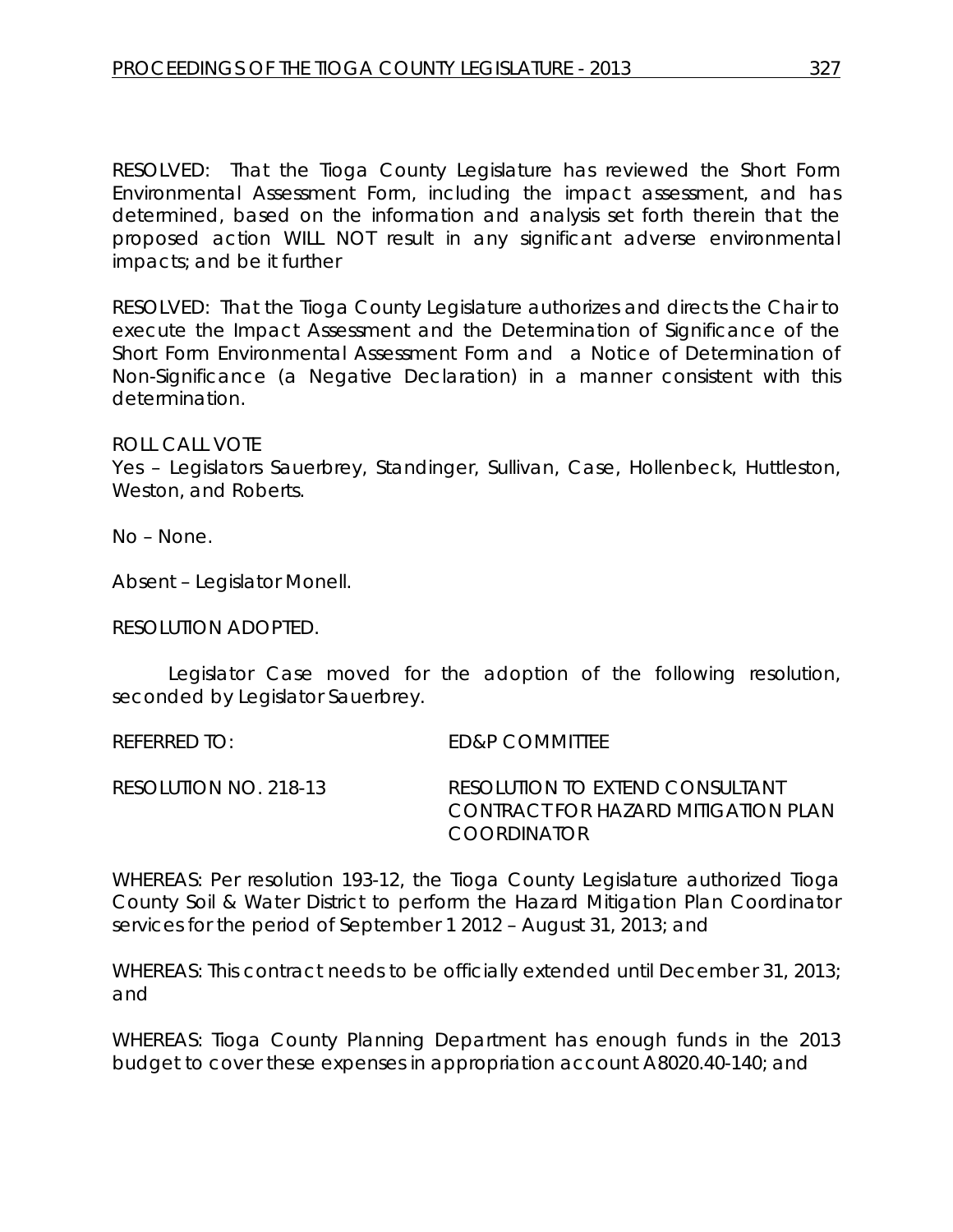WHEREAS: The Tioga County Attorney has already reviewed said contract and approved the extension until the end of 2013; therefore be it

RESOLVED: That the Tioga County Legislature does hereby authorize the extension of said contract with Tioga County Soil & Water Conservation District, to perform Hazard Mitigation Coordinator services until December 31, 2013.

ROLL CALL VOTE Yes – Legislators Sauerbrey, Standinger, Sullivan, Case, Hollenbeck, Huttleston, Weston, and Roberts.

No – None.

Absent – Legislator Monell.

RESOLUTION ADOPTED.

Legislator Sullivan moved for the adoption of the following resolution, seconded by Legislator Standinger.

REFERRED TO: FINANCE COMMITTEE

| RESOLUTION NO. 219-13 | ERRONEOUS ASSESSMENT |
|-----------------------|----------------------|
|                       | TOWN OF CANDOR       |

WHEREAS: A SCAR decision reduced the assessment on property no. 2898, assessed to Danny & Tammy Lindsay in the 2013 tax rolls of the Town of Candor; and

WHEREAS: The assessment for property no. 2898 should have been reduced from \$242,400 to \$193,000 for tax year 2013 but the court order was received after the bills were printed and warrants were in place; and

WHEREAS: The 2013 tax bill of \$4,008.95 was paid in full by Danny Lindsay to the Town of Candor Tax Collector; be it therefore

RESOLVED: That a refund of \$816.99 be issued to Danny & Tammy Lindsay by the Tioga County Treasurer; and be it further

RESOLVED: That the erroneous town tax of \$288.42 be charged back to the Town of Candor, and the erroneous fire tax of \$83.29 be charged back to the Candor Fire District; and be it further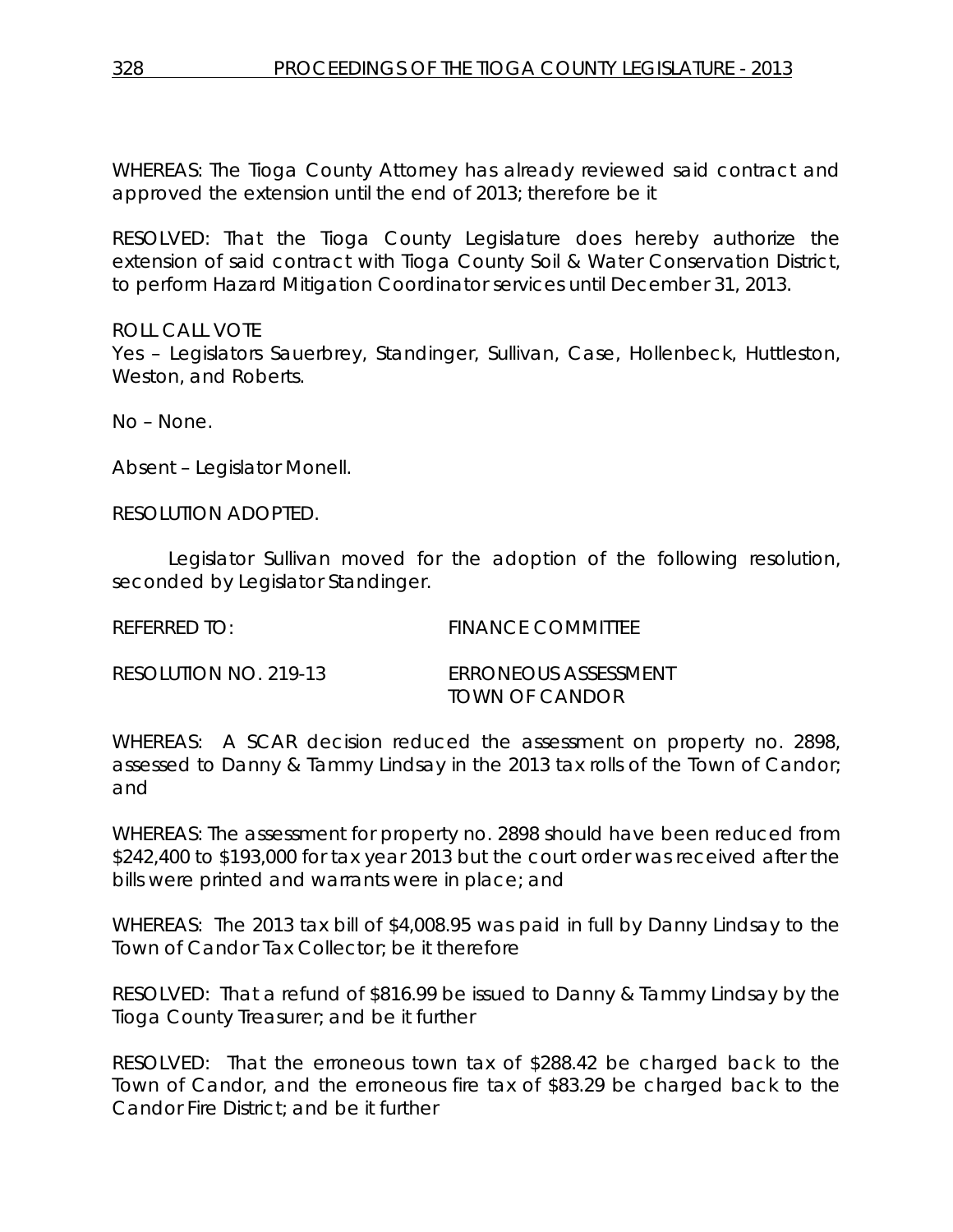RESOLVED: That the erroneous solid waste tax of \$18.72 be charged back to the Solid Waste Fund; and be it further

RESOLVED: That the erroneous county tax of \$426.56 be charged to the proper accounts in the records of the County Treasurer.

ROLL CALL VOTE Yes – Legislators Sauerbrey, Standinger, Sullivan, Case, Hollenbeck, Huttleston, Weston, and Roberts.

No – None.

Absent – Legislator Monell.

RESOLUTION ADOPTED.

Legislator Sauerbrey moved for the adoption of the following resolution, seconded by Legislator Standinger.

| $R$ FFFRRFD TO:       | PUBLIC SAFETY COMMITTEE                                                                         |
|-----------------------|-------------------------------------------------------------------------------------------------|
| RESOLUTION NO. 220-13 | AUTHORIZE THE SUBMISSION OF A NYS<br>HOMELAND SECURITY – FY2013<br>TACTICAL TEAM TARGETED GRANT |

WHEREAS: The NYS Office of Homeland Security has announced a Tactical Team Targeted Grant; and

WHEREAS: Applications for this grant must be received no later than October 7, 2013; and

WHEREAS: County Policy #47 requires that a resolution be approved before any such grant application be submitted; therefore be it

RESOLVED: That the Tioga County Sheriffs' Office be authorized to submit the appropriate grant application for the purpose of securing this funding, and authorizes the Chair of the Legislature to sign such application.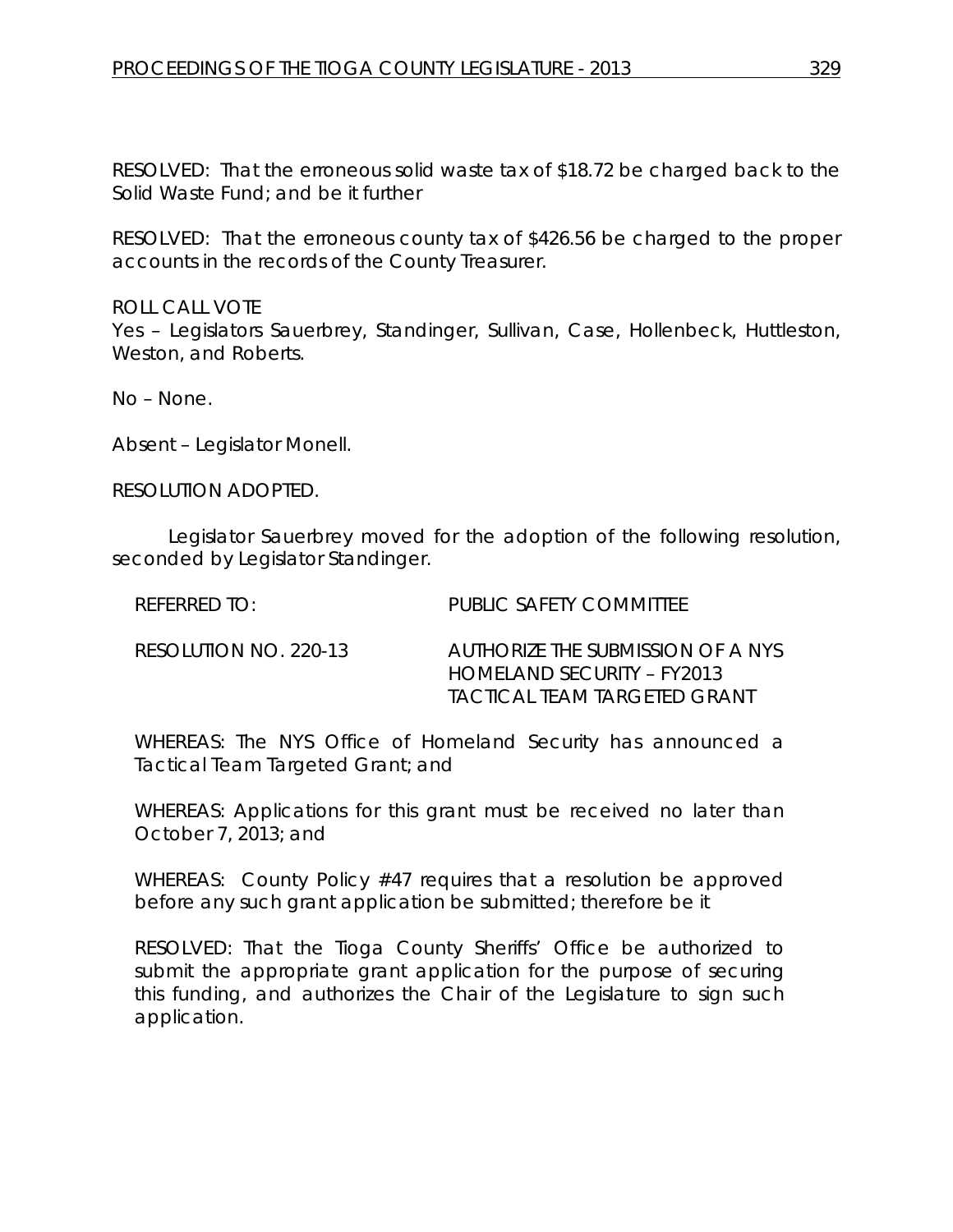ROLL CALL VOTE

Yes – Legislators Sauerbrey, Standinger, Sullivan, Case, Hollenbeck, Huttleston, Weston, and Roberts.

No – None.

Absent – Legislator Monell.

RESOLUTION ADOPTED.

Legislator Sauerbrey moved for the adoption of the following resolution, seconded by Legislator Standinger.

REFERRED TO **PUBLIC SAFETY COMMITTEE** FINANCE COMMITTEE

RESOLUTION NO. 221-13 *APROVE 2014 STOP DWI PLAN*

WHEREAS: The New York State Governor's Traffic Safety Committee (GTSC) requires Counties to submit an annual STOP DWI Plan for the use of monies collected under the STOP DWI Program; and

WHEREAS: The STOP DWI Coordinator has submitted a 2014 STOP DWI Plan to the Tioga County Legislature for approval; be it therefore

RESOLVED: That the Tioga County Legislature hereby approves the 2014 STOP DWI Plan including the following budgeted appropriations:

| Enforcement                | \$46,300  |
|----------------------------|-----------|
| <b>Prosecution Related</b> | \$14,000  |
| Probation                  | \$16,200  |
| Rehabilitation             | \$13,150  |
| PI&E                       | \$19,200  |
| Administration             | \$6,000   |
|                            | \$114,850 |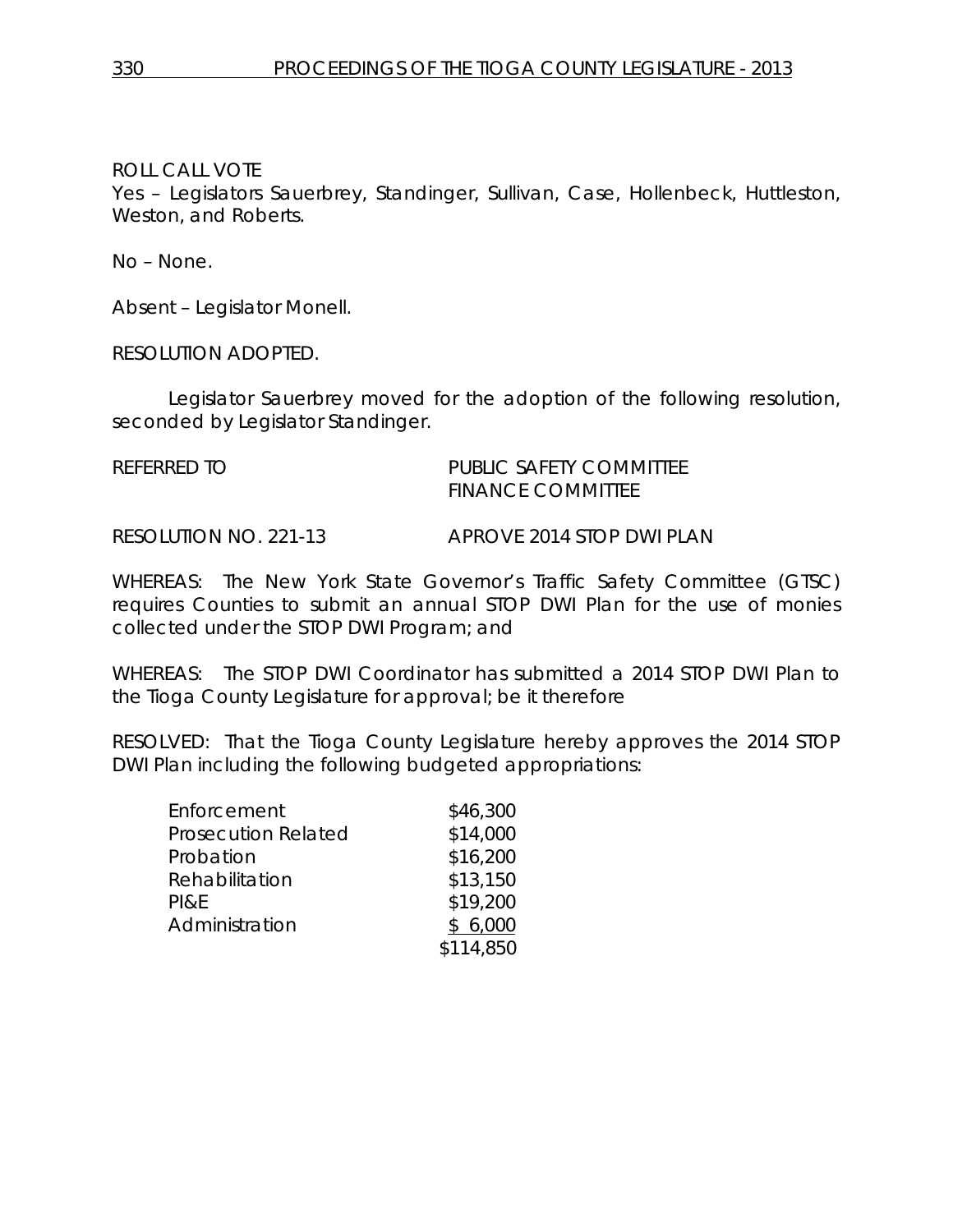ROLL CALL VOTE Yes – Legislators Sauerbrey, Standinger, Sullivan, Case, Hollenbeck, Huttleston, Weston, and Roberts.

No – None.

Absent – Legislator Monell.

RESOLUTION ADOPTED.

Legislator Hollenbeck moved for the adoption of the following resolution, seconded by Legislator Sullivan.

REFERRED TO: PERSONNEL COMMITTEE

RESOLUTION NO. 222-13 *AMEND COUNTY POLICY 3: ORIENTATION, EXIT INTERVIEWS, RECRUITMENT, RETIREMENT*

WHEREAS: County Policy 3 requires revision in order to clearly state current practices; and

WHEREAS: Further revision is required due to the upcoming change in coverage for Medicare eligible retirees as of January 2014; therefore be it

RESOLVED: That the current Section IV Retirement-D is repealed in its entirety effective immediately, but those currently enrolled in the Medicare Blue PPO shall be allowed to either continue that coverage or elect other coverage offered to retirees/spouses; and be it further

RESOLVED: That Section IV Retirement-C.5 is deleted and a new Section D created that reads "If an employee/retiree passes away, the spouse and family of the employee/retiree will be allowed to continue the same coverage for the balance of the month that the employee/retiree passed away and the following month at no cost, then the spouse and family will be offered the opportunity to carry the coverage for as long as eligible if they pay 100% of the premiums." As this paragraph was intended to apply to Section A, B and C, not just C.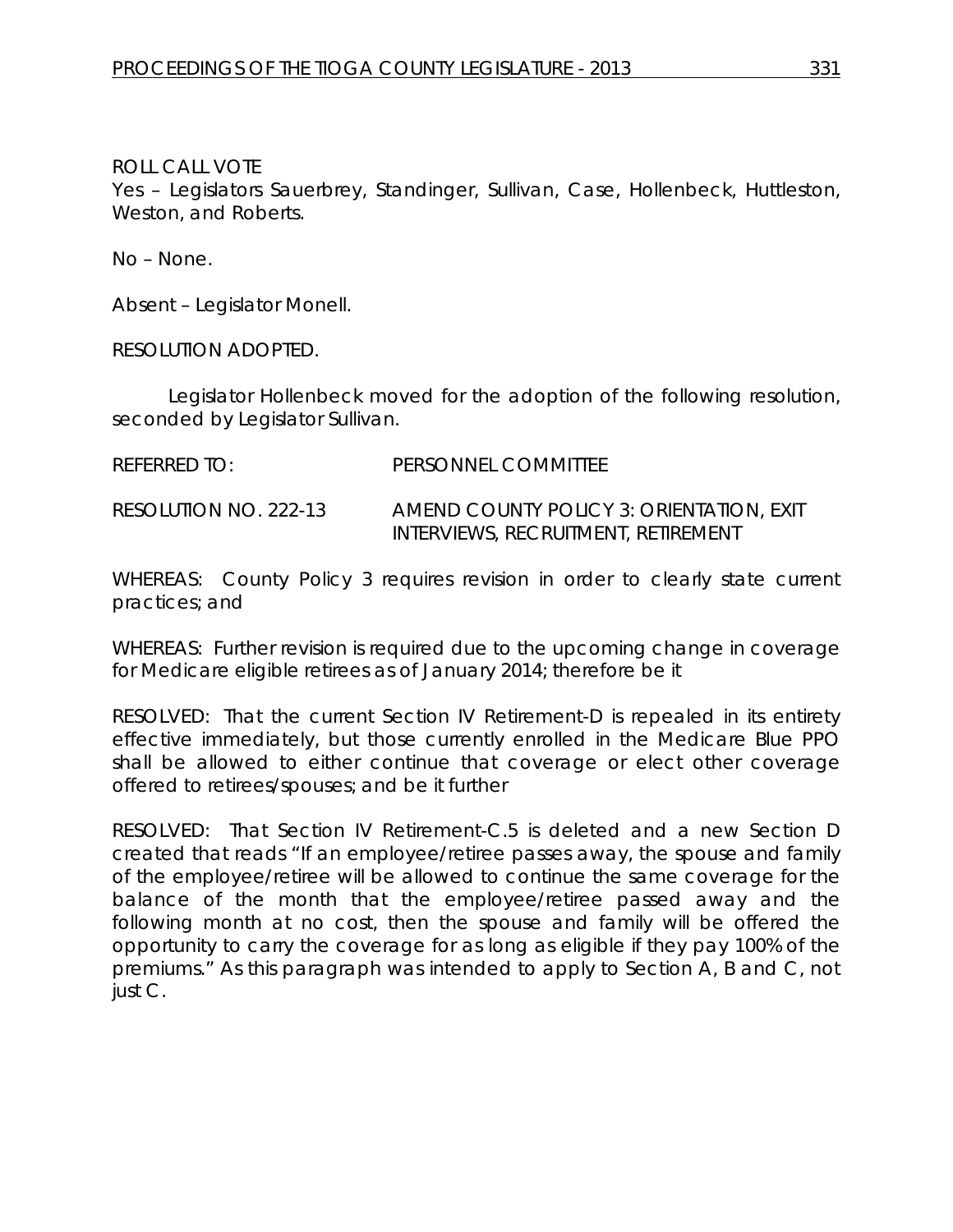ROLL CALL VOTE

Yes – Legislators Sauerbrey, Standinger, Sullivan, Case, Hollenbeck, Huttleston, Weston, and Roberts.

No – None.

Absent – Legislator Monell.

RESOLUTION ADOPTED.

Legislator Hollenbeck moved for the adoption of the following resolution, seconded by Legislator Sullivan.

REFERRED TO: PERSONNEL COMMITTEE

RESOLUTION NO. 223-13 *AMEND RESOLUTION 50-94 AS AMENDED BY RESOLUTION 361-01, AS AMENDED BY RESOLUTION 260-09, AS AMENDED BY RESOLUTION 186-10: RETIREE HEALTH INSURANCE CONTRIBUTIONS*

WHEREAS: Resolution 50-94 established health insurance contribution rates for retirees at \$5.00 or \$7.50 per month; and

WHEREAS: Resolution 361-01 increased those rates to \$10.00 or \$15.00 per month; and

WHEREAS: Resolution 260-09 increased the monthly contributions by \$10.00 per month to \$20.00 or \$25.00; and

WHEREAS: Resolution 186-10 increased the monthly contributions to \$20.00 or \$25.00 per month plus the additional cost of Classic Blue coverage over PPO coverage for those retirees with Classic Blue coverage; and

WHEREAS: Effective January 1, 2014, those retirees and/or spouses of retirees who are Medicare eligible will be required to change to a Medicare Supplemental Plan, which is only available on an Individual basis; therefore be it

RESOLVED: That Medicare eligible retirees and spouses shall be required to contribute \$20.00 per month each for the Individual Medicare Supplemental Plan effective January 2014.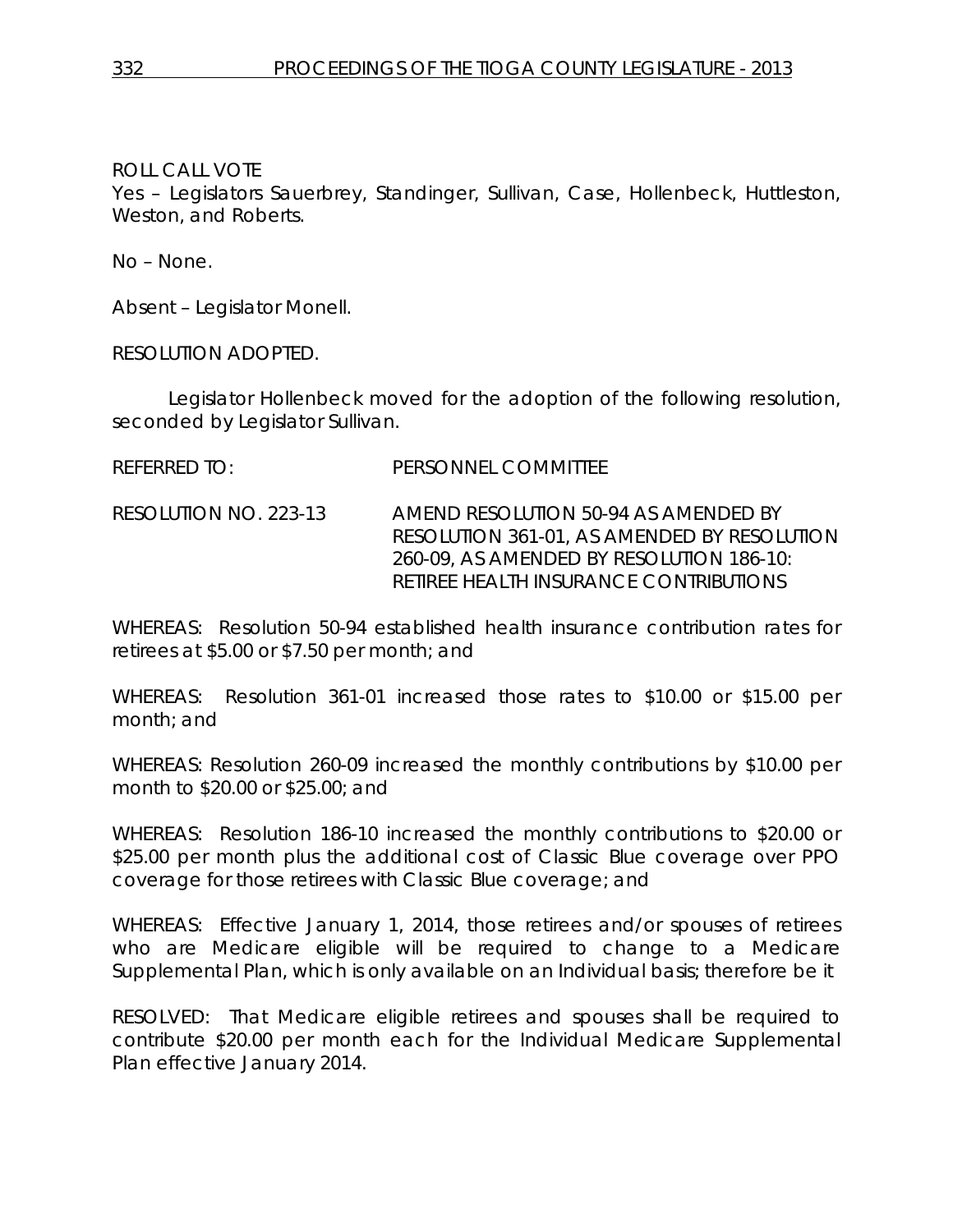ROLL CALL VOTE Yes – Legislators Sauerbrey, Standinger, Sullivan, Hollenbeck, Huttleston, Weston, and Roberts.

No – None.

Abstain – Legislator Case.

Absent – Legislator Monell.

RESOLUTION ADOPTED.

Legislator Sullivan moved for the adoption of the following resolution, seconded by Legislator Hollenbeck.

REFERRED TO: PERSONNEL COMMITTEE

RESOLUTION NO. 224-13 *AUTHORIZE CONTRACT MEDICARE ELIGIBLE RETIREE HEALTH INSURANCE (PERSONNEL COMMITTEE)*

WHEREAS: Tioga County offers retirees to continue health insurance coverage if certain criteria is met; and

WHEREAS: Traditionally the coverage available to retirees has been the same as for active employees; and

WHEREAS: Those retirees eligible for Medicare do not need the same level of coverage as active employees; and

WHEREAS: The County identified this as an area to potentially cut costs; and

WHEREAS: The County and representatives from the Tioga County Retirees Association have worked with a consultant and requested proposals from insurance carriers on Medicare Plan F plus drug coverage; and

WHEREAS: As a result of this process, the County with agreement of the Retirees Association has determined that The Hartford presented the most attractive package for the coverage needed by this portion of the retiree population; therefore be it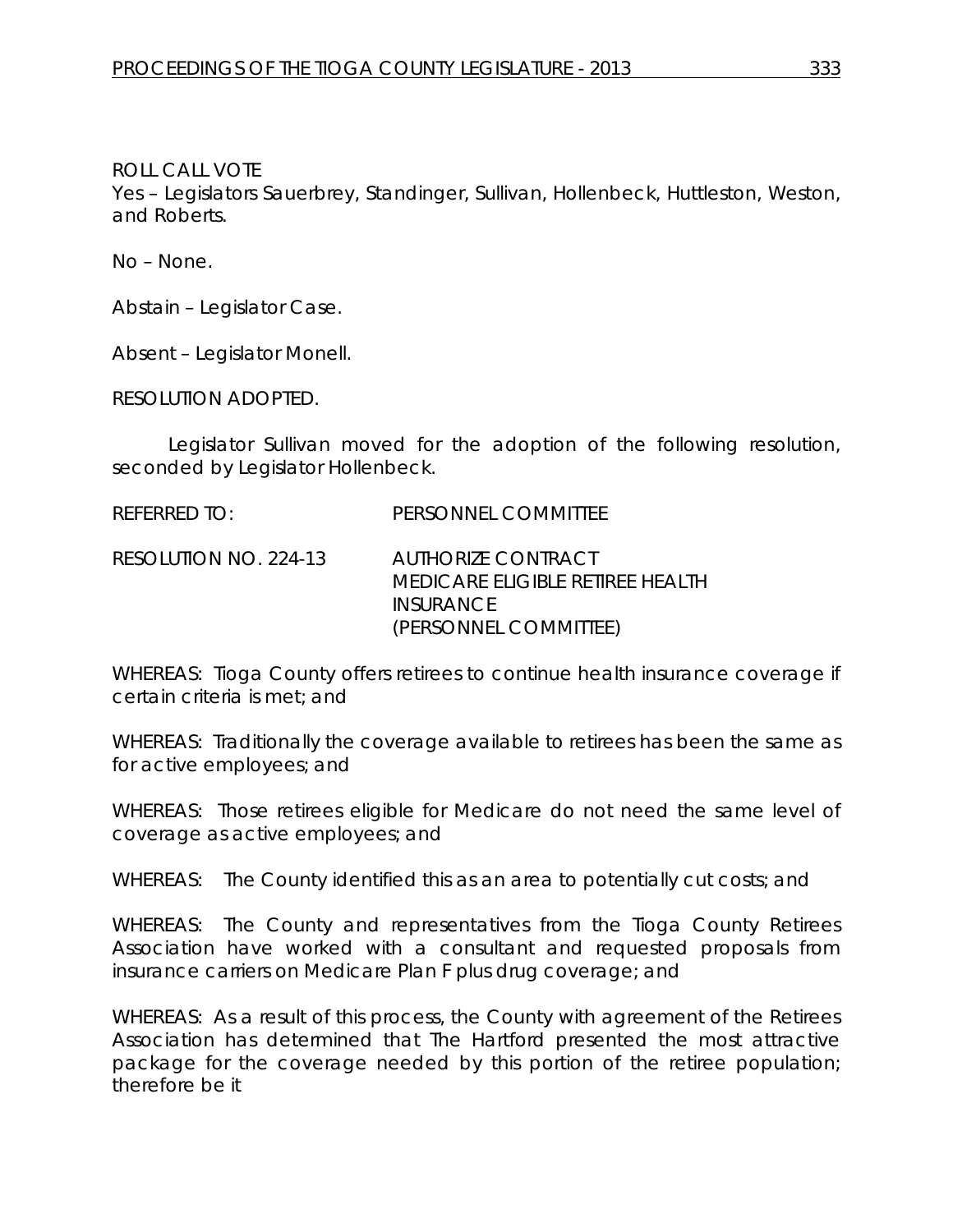RESOLVED: That The Hartford is hereby awarded a contract to provide Tioga County's Medicare eligible retirees with Medicare Supplemental Plan F Coverage coupled with a drug plan with \$5/\$15/\$30 co-pays effective January 1, 2014; and be it further

RESOLVED: That the Chair of the Legislature is hereby authorized to sign the contract with The Hartford; and be it further

RESOLVED: That the premiums quoted by The Hartford of \$372.71 per individual per month are guaranteed through December 31, 2014 and the 2015 rates are guaranteed not to increase more than 6.5%.

ROLL CALL VOTE

Yes – Legislators Sauerbrey, Standinger, Sullivan, Hollenbeck, Huttleston, Weston, and Roberts.

No – None.

Abstain – Legislator Case.

Absent – Legislator Monell.

RESOLUTION ADOPTED.

Legislator Standinger moved for the adoption of the following resolution, seconded by Legislator Case.

| <b>REFERRED TO:</b>   | ADMINISTRATIVE SERVICES COMMITTEE<br>PERSONNEL COMMITTEE                                                                                                                                        |
|-----------------------|-------------------------------------------------------------------------------------------------------------------------------------------------------------------------------------------------|
| RESOLUTION NO. 225-13 | AUTHORIZE CREATION OF TEMPORARY FULL-TIME<br><b>DEPUTY DIRECTOR POSITION: AUTHORIZE</b><br>APPOINTMENT OF COUNTY DIRECTOR OF REAL<br>PROPERTY TAX SERVICES<br><b>REAL PROPERTY TAX SERVICES</b> |

WHEREAS: The current County Director of Real Property Tax Services had previously announced that she will retire at the end of her term, effective September 30, 2013; and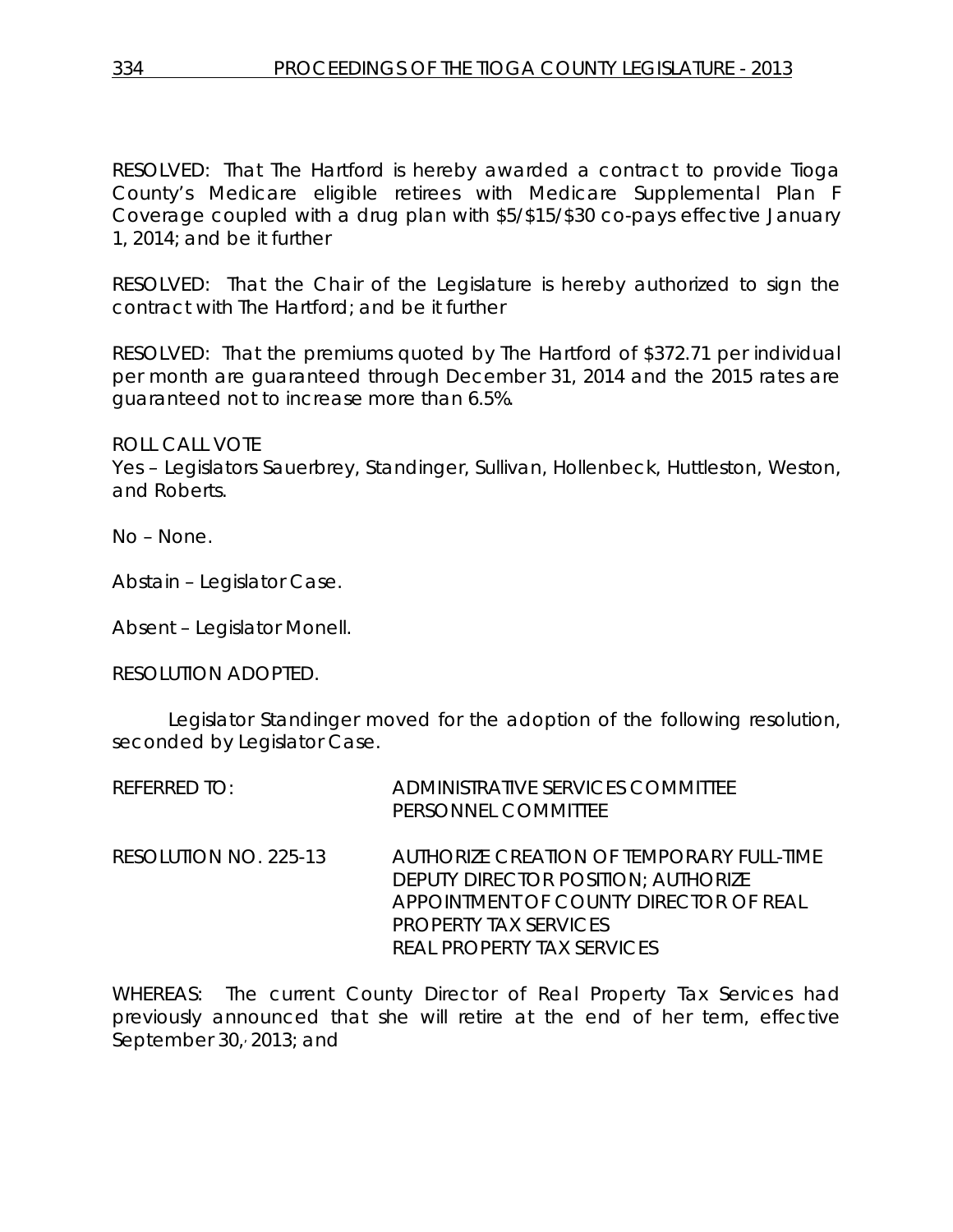WHEREAS: Recruitment has been conducted and a candidate has been nominated to and approved by the State Department of Taxation and Finance to fill said position at the start of the next six year term, which begins October 1, 2013; and

WHEREAS: There is an interest to acclimate the new County Director of Real Property Tax Services within the department prior to the current incumbent's retirement; therefore be it

RESOLVED: That the Tioga County Legislature authorizes the creation of a temporary, full-time Deputy Director of Real Property Tax Services position which will be filled effective September 23 through September 30, 2013 with the appointment of Terie Huseby at a rate of \$30.10 per hour; and be it further

RESOLVED: That the Tioga County Legislature appoints Ms. Huseby to the permanent position of County Director of Real Property and Tax Services for a six year term effective October 1, 2013 through September 30, 2019, at a non-union annual salary of \$55,000.00; and be it further

RESOLVED: That the temporary, full-time Deputy Director of Real Property Tax Services position shall be abolished effective October 1, 2013; and be it further

RESOLVED: That upon satisfactory evaluation, Ms. Huseby shall be eligible for a non-union salary increase effective April 1, 2014.

ROLL CALL VOTE

Yes – Legislators Sauerbrey, Standinger, Case, Hollenbeck, Weston, and Roberts.

No – Legislator Sullivan.

Abstain – Legislator Huttleston.

Absent – Legislator Monell.

RESOLUTION ADOPTED.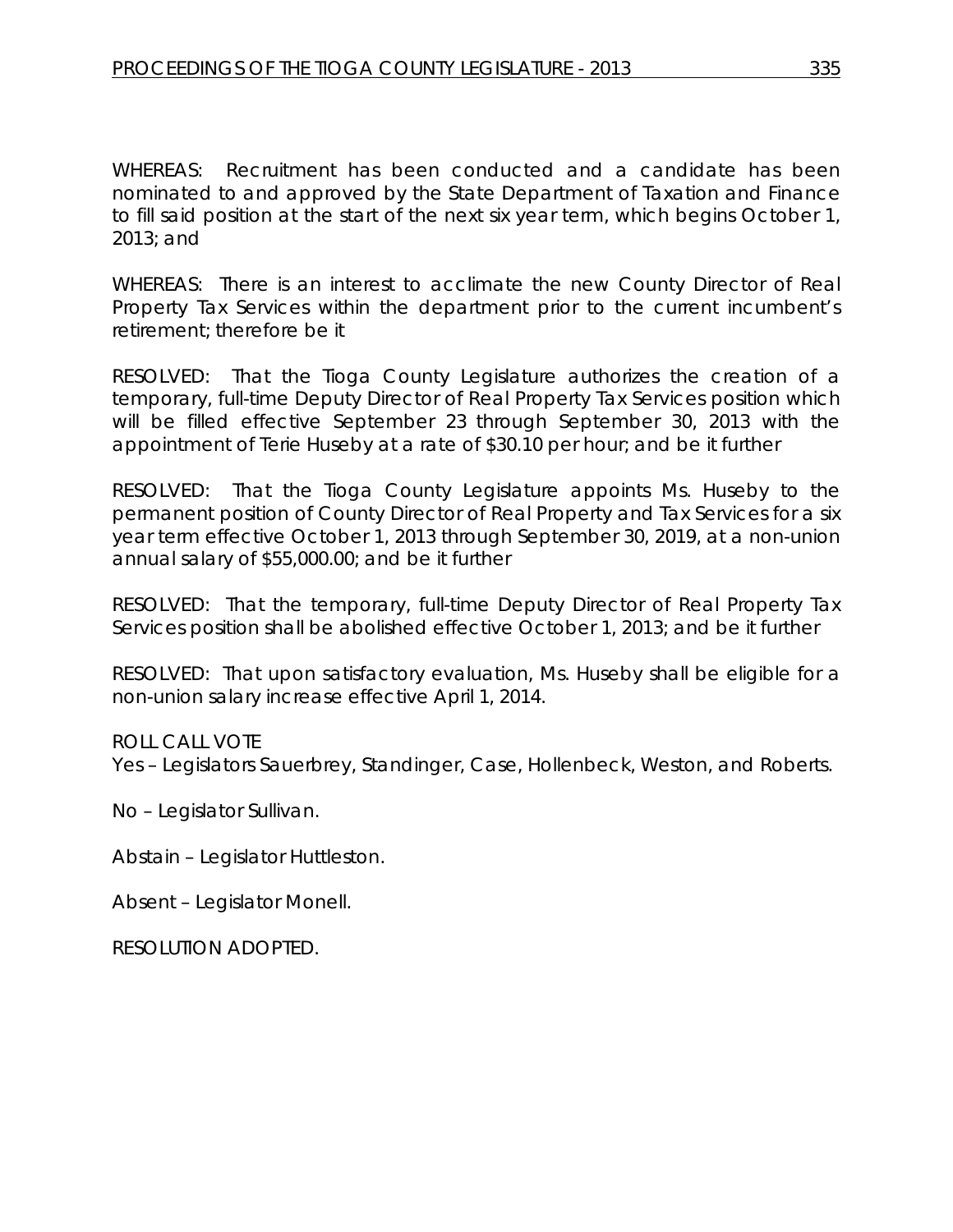Legislator Huttleston moved for the adoption of the following resolution, seconded by Legislator Case.

| REFERRED TO:          | <b>HEALTH &amp; HUMAN SERVICES COMMITTEE</b><br>PERSONNEL COMMITTEE                                             |
|-----------------------|-----------------------------------------------------------------------------------------------------------------|
| RESOLUTION NO. 226-13 | AUTHORIZE RETROACTIVE APPOINTMENT TO<br>SECRETARY TO DIRECTOR OF COMMUNITY<br><b>SERVICES</b><br>MENTAL HYGIENE |

WHEREAS: Resolution 273-12 authorized a provisional appointment to the title of Secretary to the Director of Community Services as the result of the Director satisfying the 90-day delay in filling the vacancy in said position; and

WHEREAS: The provisional incumbent was unreachable for permanent appointment from the eligible list as a result of the civil service examination conducted in 2013 and was subsequently removed from said position on August 23, 2013, in accordance with NYS CSL §65(3); and

WHEREAS: Resolution 93-11 allows for an exemption from the 90-day delay when a non-permanent incumbent is terminated from employment; and

WHEREAS: The Director of Community Services has utilized the appropriate eligible list to make a permanent appointment; therefore be it

RESOLVED: That Susan Graves be appointed to the title of Secretary to the Director of Community Services retroactive to August 26, 2013, at an annual salary of \$26,909 (Non-union, base salary).

ROLL CALL VOTE

Yes – Legislators Sauerbrey, Standinger, Sullivan, Case, Hollenbeck, Huttleston, Weston, and Roberts.

No – None.

Absent – Legislator Monell.

RESOLUTION ADOPTED.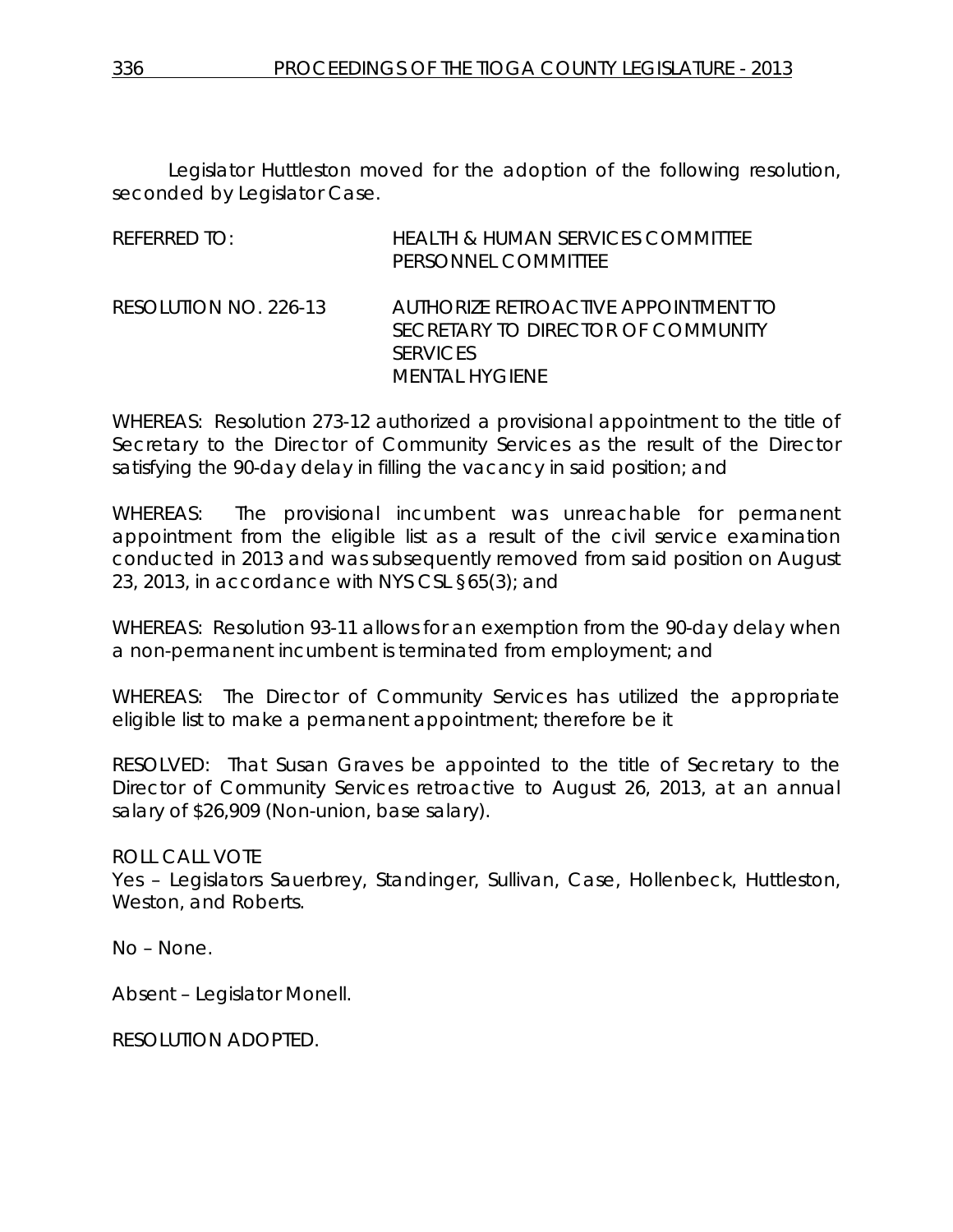Legislator Huttleston moved for the adoption of the following resolution, seconded by Legislator Sullivan.

| REFERRED TO:          | <b>HEALTH &amp; HUMAN SERVICES COMMITTEE</b><br>PERSONNEL COMMITTEE                                                                                  |
|-----------------------|------------------------------------------------------------------------------------------------------------------------------------------------------|
| RESOLUTION NO. 227-13 | REQUEST WAIVER OF 90-DAY HOLD; AUTHORIZE<br><b>BACKFILL OF VACANT, FULL-TIME EARLY</b><br>INTERVENTION SERVICE COORDINATOR POSITION<br>PUBLIC HEALTH |

WHEREAS: Legislative approval is required for waivers of 90-day hiring delay; and

WHEREAS: Due to an incumbent's resignation, a vacancy currently exists for a full-time, Early Intervention Service Coordinator position; and

WHEREAS: The Public Health Director seeks to immediately fill the position in order to maintain program services without delay or interruption; therefore be it

RESOLVED: That the Tioga County Public Health Director is hereby granted a waiver from the 90-day hiring delay and is authorized to fill the vacant, full-time Early Interventions Service Coordinator position at an annual salary of \$36,507 (CSEA X), effective September 11, 2013; and be it further

RESOLVED: That said appointment shall be provisional pending the outcome of the civil service examination.

ROLL CALL VOTE

Yes – Legislators Sauerbrey, Standinger, Sullivan, Case, Hollenbeck, Huttleston, Weston, and Roberts.

No – None.

Absent – Legislator Monell.

RESOLUTION ADOPTED.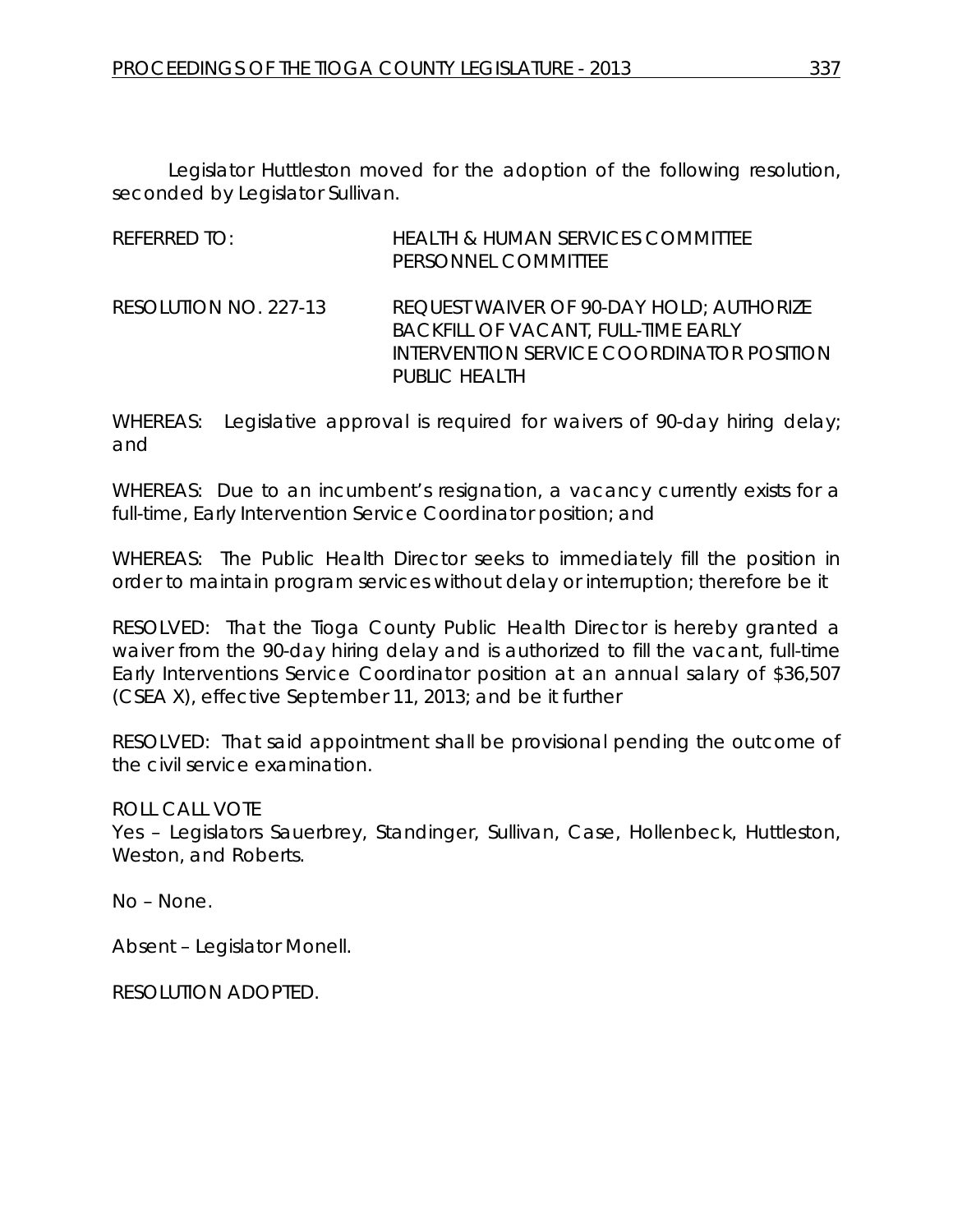Legislator Hollenbeck made a motion to have the following two late-filed resolutions considered, seconded by Legislator Case and carried.

Legislator Hollenbeck moved for the adoption of the following resolution, seconded by Legislator Case.

REFERRED TO: INFORMATION TECHNOLOGY COMMITTEE PERSONNEL COMMITTEE RESOLUTION NO. 228-13 *END TEMPORARY APPOINTMENT (INFORMATION TECHNOLOGY & COMMUNICATION SYSTEMS)*

WHEREAS: Resolution 48-13 authorized the temporary appointment of Drew Griffin as Director of Information Technology and Communication Systems; and

WHEREAS: The Legislature has determined that a different arrangement will better serve the needs of the County; therefore be it

RESOLVED: That effective September 11, 2013, Drew Griffin shall be returned to his Software Support Liaison position at the annual salary of \$44,487.

ROLL CALL VOTE

Yes – Legislators Sauerbrey, Standinger, Sullivan, Case, Hollenbeck, Huttleston, Weston, and Roberts.

No – None.

Absent – Legislator Monell.

RESOLUTION ADOPTED.

Legislator Hollenbeck moved for the adoption of the following resolution, seconded by Legislator Case.

| $R$ FFFRRFD TO:       | INFORMATION TECHNOLOGY COMMITTEE<br>PERSONNEL COMMITTEE                                               |
|-----------------------|-------------------------------------------------------------------------------------------------------|
| RESOLUTION NO. 229-13 | AUTHORIZE TEMPORARY APPOINTMENT TO<br>DIRECTOR OF INFORMATION TECHNOLOGY AND<br>COMMUNICATION SYSTEMS |